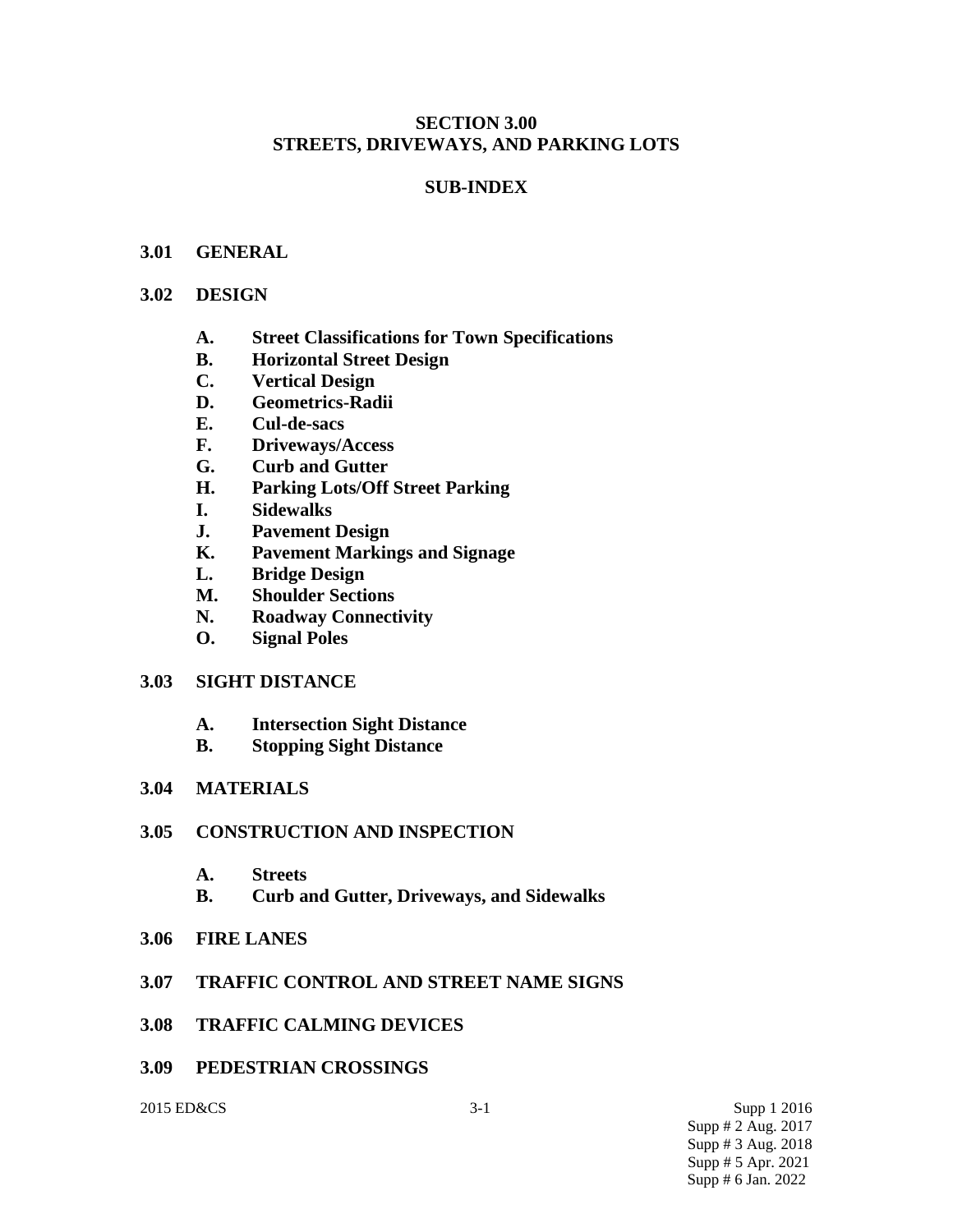#### **3.10 STREET TREES**

#### **3.11 THOROUGHFARE MEDIAN PLANTINGS**

#### **3.12 GREENWAY SPECIFICATIONS**

**3.13 SMALL WIRELESS TELECOMMUNICATION FACILITIES (Located within the Public Right-of-Way)**

**3.14 BUS STOP AND BUS SHELTER**

**'**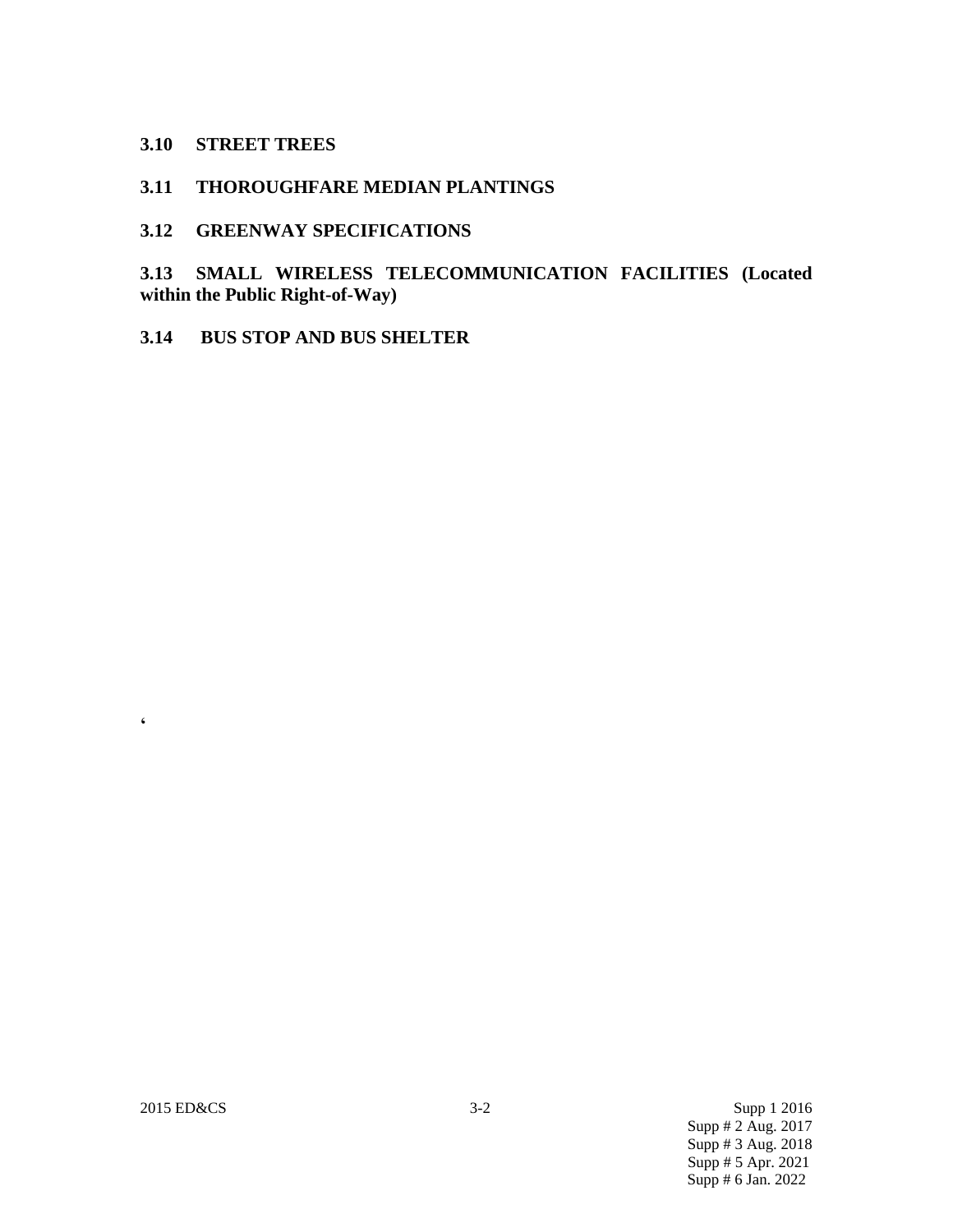#### **3.01 GENERAL**

The latest revision of the *Standard Specifications for Roads and Structures* of the North Carolina Department of Transportation shall apply unless otherwise specified herein.

Whenever the following terms are used in above said specifications the intended meaning of such terms shall be as follows:

"State" or "Commission" shall be replaced by "Town of Holly Springs."

"Resident Engineer" shall be replaced by the words "Executive Director of Utilities and Infrastructure Services."

"Sampling and testing by Commission" shall be replaced by the words "sampling and testing by the Town or its authorized testing agent."

"Inspection by Commission" shall be replaced by "Inspection by Town or its duly authorized representative."

All utility and roadwork that will affect the traveling public must follow the Town of Holly Springs Public Communication Guidelines so that proper notifications are given prior to work commencing and all safety measure in place. A notification must be conveyed to the Town of Holly Springs Development Inspector three (3) weeks prior to the start of road or utility work in the roadway or work will be shut down until proper notification is complete.

## **3.02 DESIGN**

All streets (private and public) shall be designed and fully constructed to the Town of Holly Springs Engineering Design and Construction Standards in accordance with all ordinances and policies of the Town. Refer to the Town of Holly Springs UDO for requirements for improving existing thoroughfares and streets. NCDOT standards shall be used on all existing State roads, extensions of existing State roads, or roads to be maintained by NCDOT.

Street design is based primarily on criteria dictated by the street classification, design speed, surrounding terrain, and traffic volumes. The following factors shall also be considered in determining street and right of way widths: urban-type development, on-street parking, alley-loaded units, zoning, depth of lots (length of driveways), garages, street trees, street network, setbacks, street classification, speed limit, and sidewalks. The Executive Director of Utilities and Infrastructure Services shall make the final approval for necessary street and right of way widths. The following are intended to be recommended street and right of way widths for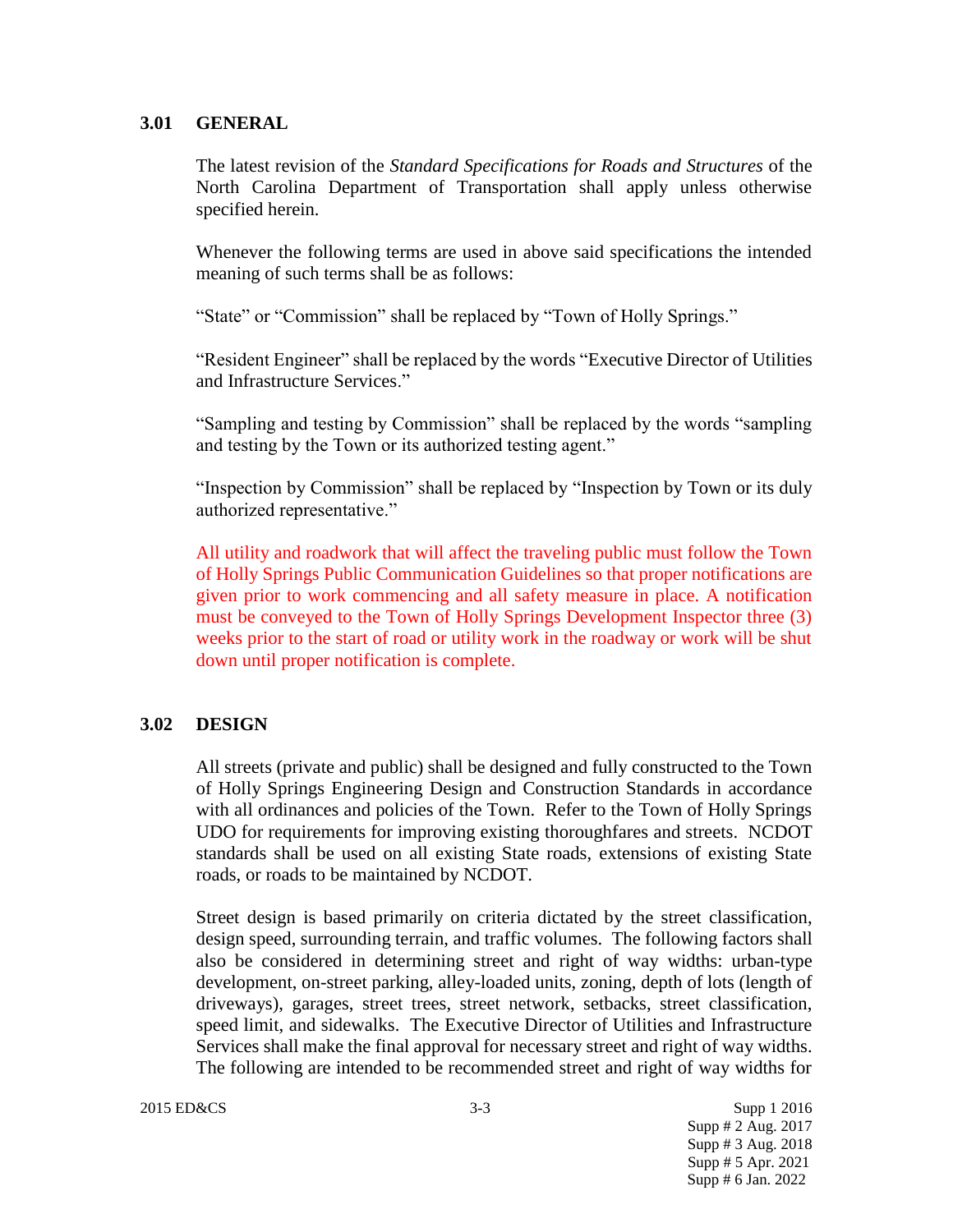suburban-type developments. Specific information and documentation on development and/or product types to be serviced by roadways should be provided for consideration of street widths, and such information may be incorporated into development and/or plan approval conditions. Streets shall be designed to accommodate all movements necessary for WB-50 designed vehicle. Turning templates may be required to verify WB-50 movements.

*Note that a Transportation Impact Analysis (TIA), Traffic Assessment Report (TAR) or trip generation memorandum may be required to accompany plans submitted to the Town, or required as early as rezoning petition submittal, for consideration of traffic impacts due to development. The Executive Director of Utilities and Infrastructure Services will determine what level of analysis is required based on preliminary trip generation information provided to Staff by the Applicant. Impacts identified as part of a plan submittal or rezoning petition shall be the responsibility of the development.* 

*For any development project submitted into the review process in a location where a Town road widening project has been identified in the Community Investment Plan Project List, the developer shall be responsible for the full cost of construction across the project's property frontage, until such time that the Town's road widening project is completed.*

In special circumstances, the Town may elect to require payment of a fee-in-lieu of installation of roadway improvements.

#### **A. Street Classifications for Town Specifications**

\*See above paragraph regarding factors that determine street cross-section and right of way section. Early communication (in preliminary design) with the Executive Director of Utilities and Infrastructure Services to determine the appropriate street and right-of-way width for the particular development is encouraged. The following street cross sections comprise the most typically utilized sections for the Town. The details at the end of these design and construction standards include additional cross sections that are utilized when other factors are considered. Note that reduced roadway cross sections may be permitted for streets serving areas for which a master land use plan is approved, with approval of the Executive Director of Utilities and Infrastructure Services.

In areas where an entrance median is desired, the width of the median shall be in addition to required cross sections as specified.

#### **Alleys**

#### *Typical width: 16 feet on 25-foot private easement*

All alleys are private. They are encouraged in the Downtown Village District and also in areas which feature neotraditional and mixed-use developments, and

2015 ED&CS 3-4 Supp 1 2016 Supp # 2 Aug. 2017 Supp # 3 Aug. 2018 Supp # 5 Apr. 2021 Supp # 6 Jan. 2022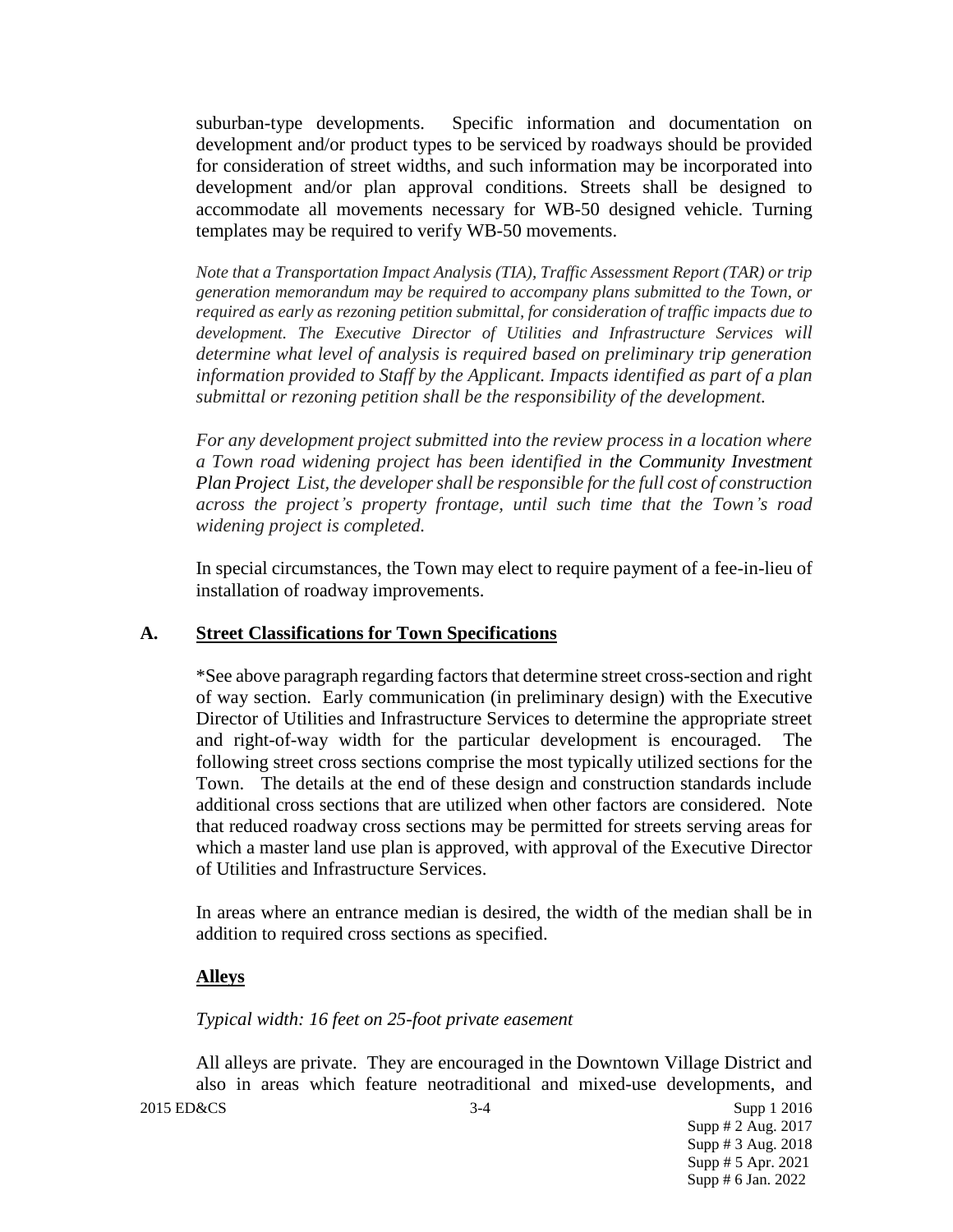adjacent to limited-access facilities. The purpose of an alley is to provide utility and vehicular access along the rear or side of new residential and non-residential structures. All alleys are to be privately maintained with measures to ensure the travel way is not obstructed in any manner, including by parking or loading. Alleys that will be used for public services (e.g., sanitation) pavement design shall be designed and fully constructed to the Town of Holly Springs Engineering Design and Construction Standards in accordance with all ordinances and policies of the Town. A drainage system shall be provided and shall conform with all public street design drainage standards as outlined in this Manual.

The Town shall not be responsible for damage occurring to the pavement structure due to use of the private alley for access in providing public services. When alleys are used for the provision of these services, the Homeowner Association covenants for the development shall clearly state this. Alleys shall be constructed on a 25 foot private easement with a paved travel lane of 16 feet, and clear shoulders of a minimum width 4.5 feet along each side. Alley driveway entrance shall be as per TOHS Detail HS311.

Under unique, site-specific circumstances, including such factors as the absence of utility lines in the alley and/or lack of real property, consideration of a reduction of rights of way and travel lane widths may be made.

#### **Residential Cul-de-sac (1000 feet or less)**

## *Typical width: 27 feet back to back on 51-foot right of way – Single side parallel on-street parking*

A street which serves abutting residential land use and which terminates in a turnaround and originates at the intersection with another street. With the exception of cul-de-sacs, other street types shall not intersect onto this street classification segment. Cul-de-sacs shall only be permitted on a case-by-case basis where extreme topographical or environmental concerns exist, or where future connection to other streets is impossible due to pre-existing development. Where the design will accommodate double sided on-street parking the Executive Director of Utilities and Infrastructure Services shall determine the minimum width. Additional pavement marking and signage may be required where on-street parking is to be prohibited.

#### **Residential Street**

*Typical width: 31 feet back to back on 55-foot right of way – single side parallel on-street parking 27 feet back to back on 51-foot right of way – no on-street parking* 

2015 ED&CS 3-5 Supp 1 2016 Supp # 2 Aug. 2017 Supp # 3 Aug. 2018 Supp # 5 Apr. 2021 Supp # 6 Jan. 2022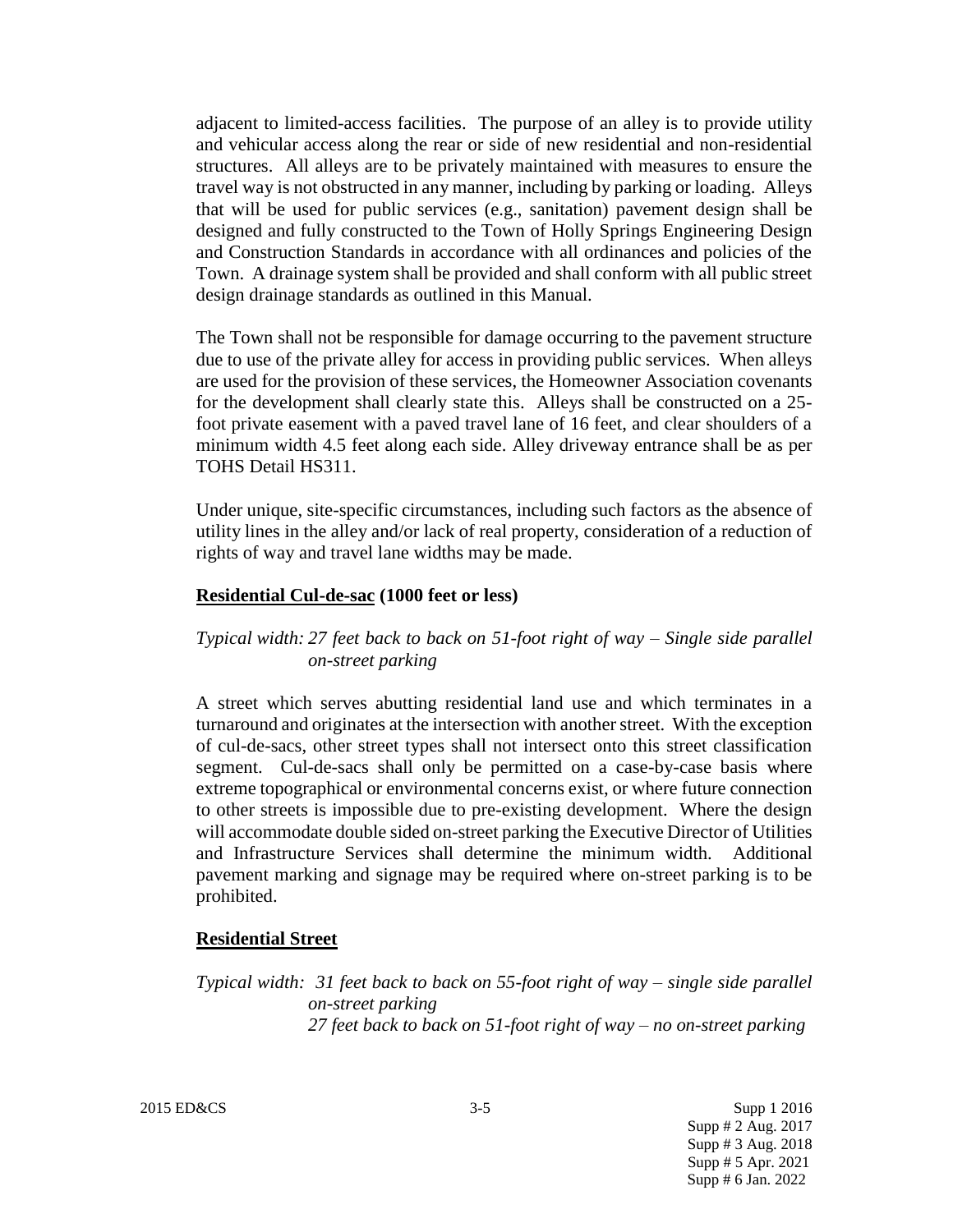A street where the primary function is to serve the immediately abutting residential land use (i.e. only local traffic generated by the residents in proximity of the street). If traffic volumes flowing from other intersecting residential streets exceeds the traffic volumes generated by the land use abutting the street or this street classification serves more than 150 dwelling units, a different street classification shall be used. Where the design will accommodate double sided on-street parking the Executive Director of Utilities and Infrastructure Services shall determine the minimum width. Additional pavement marking and signage may be required where on-street parking is to be prohibited (TOHS Detail HS302).

#### **Non-Residential 2-Lane Collector Street or Cul-de-sac (1000 feet or less)**

*Typical width: 35 feet back to back on 59-foot right of way - no on-street parking permitted 43 feet back to back on 67-foot right of way – single side parallel on-street parking 49 feet back to back on 73-foot right of way – single side parallel on-street parking and shared bike lanes*

A street which serves various land use classifications, and whose primary function is traffic service, collecting traffic from streets intersecting it and funneling it to major thoroughfares. Design shall accommodate the vehicle type generally expected to use the roadway facility which is typically larger than a passenger car, for example WB-50 and SU type vehicles. Where the design will accommodate double sided on-street parking the Executive Director of Utilities and Infrastructure Services shall determine the minimum width. Additional pavement marking and signage may be required where on-street parking is to be prohibited.

#### **Residential 2-Lane Collector Street – No Load**

*Typical width: 29 feet back to back on 53-foot right of way no on-street parking 37 feet back to back on 61-foot right of way – single side parallel on- street parking 35 feet back to back on 59-foot right of way – no on-street parking, shared bike lane 43 feet back to back on 67-foot right of way – single side on-street parking, shared bike lane 39 feet back to back on 63-foot right of way – no on-street parking, dedicated bike lane 47 feet back to back on 71-foot right of way – single side on-street parking, dedicated bike lane*

A street which serves various land use classifications, and whose primary function is traffic service, collecting traffic from streets intersecting it and funneling it to major thoroughfares. A residential collector street shall be provided when the

2015 ED&CS Supp 1 2016 Supp # 2 Aug. 2017 Supp # 3 Aug. 2018 Supp # 5 Apr. 2021 Supp # 6 Jan. 2022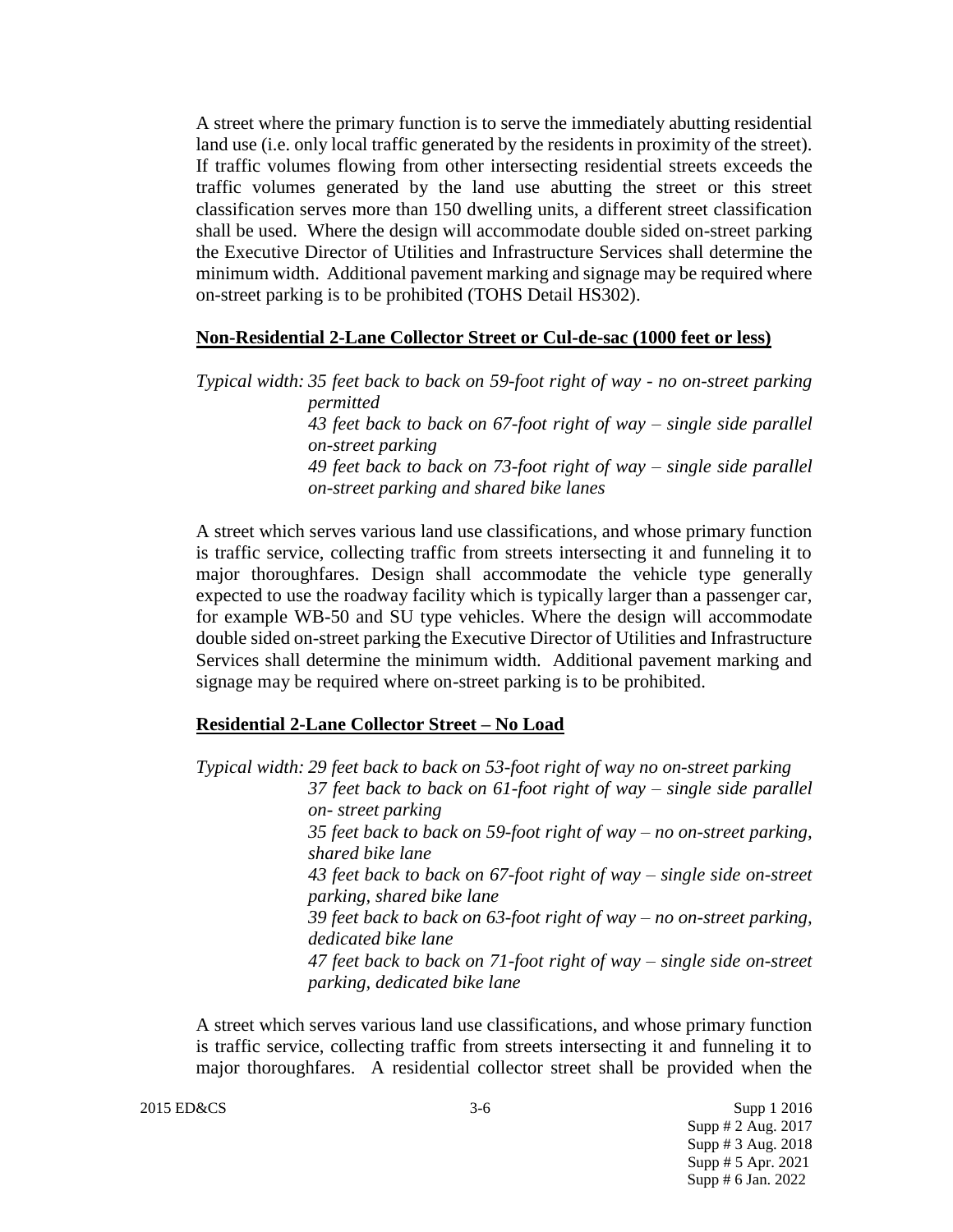roadway is the sole traffic route for more than 150 dwelling units, collects traffic from a commercial area of 20 acres or more, or contains other land uses which would account for similar traffic volumes. Where the design will accommodate double sided on-street parking the Executive Director of Utilities and Infrastructure Services shall determine the minimum width. Additional pavement marking and signage may be required where on-street parking is to be prohibited. This type of roadway shall have no individual driveway accesses (TOHS Detail HS305).

If project frontage is within 500 feet of a major intersection, additional turn lanes and right of way widths may be required as determined by the Executive Director of Utilities and Infrastructure Services.

#### **Non-Residential 3-Lane Collector Street**

*Typical width: 41 feet back to back on 65-foot right of way no on-street parking permitted 43 feet back to back on 67-foot right of way no on-street parking permitted 49 feet back to back on 73-foot right of way with shared bike lanes 53 feet back to back on 77-foot right of way – with dedicated bike*

A street which serves various land use classifications, and whose primary function is traffic service, collecting traffic from streets intersecting it and funneling it to major thoroughfares. Design shall accommodate the vehicle type generally expected to use the roadway facility which is typically larger than a passenger car, for example WB-50 and SU type vehicles. Where the design will accommodate double sided on-street parking the Executive Director of Utilities and Infrastructure Services shall determine the minimum width. Additional pavement marking and signage may be required where on-street parking is to be prohibited.

#### **Thoroughfare**

#### *Typical width: as required on Town Comprehensive Transportation Plan*

A street which serves as a primary traffic artery of the urban area, serving the major centers of activity and carrying traffic between such centers at moderate speeds. Access to abutting property may be permitted by the Executive Director of Utilities and Infrastructure Services only on a very limited, controlled basis and in cases of a divided roadway will be limited to right in/right out unless a median and turn lanes are approved. However, the primary function of this street is to carry traffic having origin and destination removed from the street proper. The thoroughfare classifications carry the majority of trips entering and leaving the urban area as well as the through trips. Access is primarily provided by at-grade intersections which may be signal controlled. Where the design will accommodate double sided on-

Supp # 2 Aug. 2017 Supp # 3 Aug. 2018 Supp # 5 Apr. 2021 Supp # 6 Jan. 2022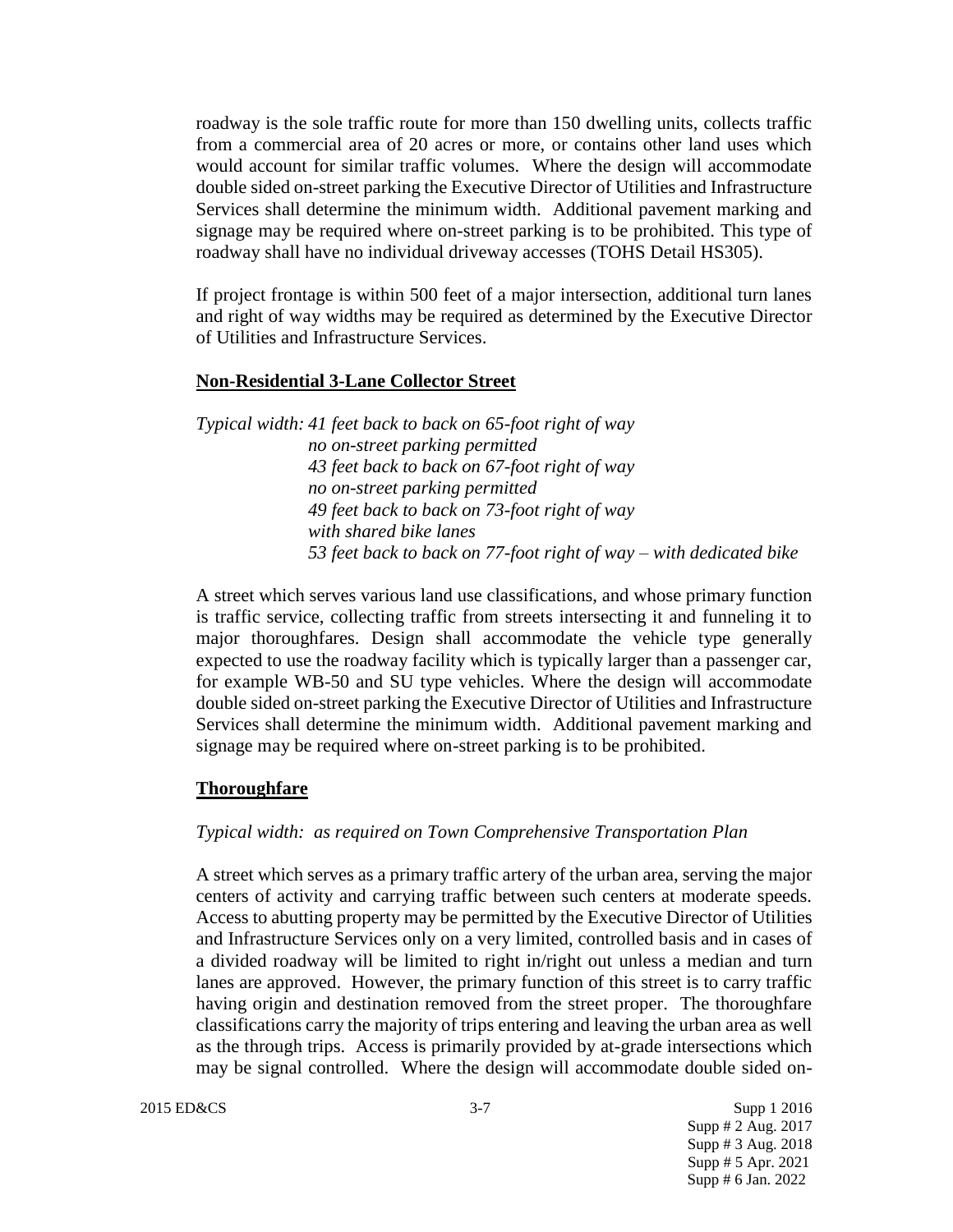street parking the Executive Director of Utilities and Infrastructure Services shall determine the minimum width. Additional pavement marking and signage may be required where on-street parking is to be prohibited.

A slope easement of 20 feet in width shall be required adjoining each side of the right of way for this type of facility unless the complete facility is being constructed as part of the adjoining property development. The Executive Director of Utilities and Infrastructure Services may reduce or increase the slope easement width if necessary due to terrain.

If property owner submits to the Executive Director of Utilities and Infrastructure Services (prior to construction drawing or preliminary plan approval) sufficient information to show that improvements to be located in the slope easement do not interfere with the right of the public to construct within adjoining right of way, then the Executive Director of Utilities and Infrastructure Services may permit the proposed improvement to occur.

If project frontage is within 1000 feet of a major intersection, additional turn lanes and right of way widths may be required as determined by the Executive Director of Utilities and Infrastructure Services (TOHS Detail HS307).

#### **Limited Access Thoroughfare**

*Typical width: as required on Comprehensive Transportation Plan no on-street parking permitted*

An urban major roadway where sole function is to carry large volumes of traffic safely and expediently through the urban area. Access onto the facility is controlled to occur only at intersections with major streets or in some cases limited to rightin/right-out access subject to approval by the Executive Director of Utilities and Infrastructure Services. Such intersections are spaced at intervals which promote traffic progression with the absolute minimal delays incurred. The highest practical level of design shall be incorporated into facilities of this classification.

A slope easement of 20 feet in width shall be required adjoining each side of a street right of way unless the complete facility is being constructed as part of the adjoining property development. The Executive Director of Utilities and Infrastructure Services may reduce or increase the slope easement width if necessary due to terrain.

If property owner submits to the Executive Director of Utilities and Infrastructure Services (prior to construction drawing or preliminary plan approval) sufficient information to show that improvements to be located in the slope easement do not interfere with the right of the public to construct within adjoining right of way then

2015 ED&CS 3-8 Supp 1 2016 Supp # 2 Aug. 2017 Supp # 3 Aug. 2018 Supp # 5 Apr. 2021 Supp # 6 Jan. 2022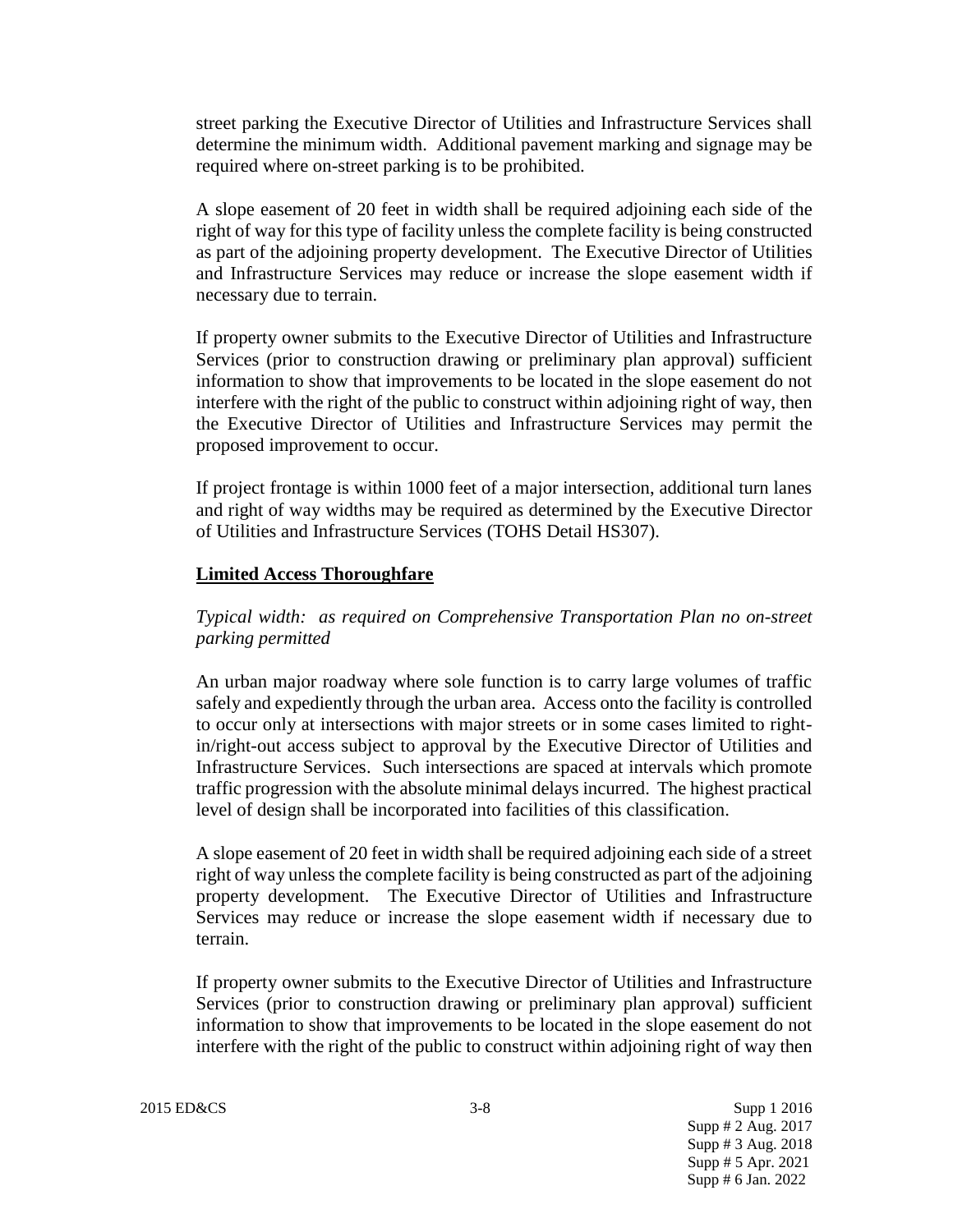the Executive Director of Utilities and Infrastructure Services may permit the proposed improvement to occur.

If project frontage is within 1000 feet of a major intersection, as determined by the Executive Director of Utilities and Infrastructure Services, then additional turn lanes and right of way widths may be required.

#### **Controlled Access Highway**

*Typical width: as required by Federal Highway Administration and AASHTO no on-street parking permitted*

A State highway, or section of State highway, especially designed for through traffic, from or to which highway owners or occupants of abutting property, or others, shall have only a controlled right or easement of access.

A slope easement of 20 feet in width shall be required adjoining each side of a street right of way unless the complete facility is being constructed as part of the adjoining property development. The Executive Director of Utilities and Infrastructure Services may reduce or increase the slope easement width if necessary due to terrain.

If property owner submits to the Executive Director of Utilities and Infrastructure Services (prior to construction drawing or preliminary plan approval) sufficient information to show that improvements to be located in the slope easement do not interfere with the right of the public to construct within adjoining right of way then the Executive Director of Utilities and Infrastructure Services may permit the proposed improvement to occur.

If project frontage is within 1000 feet of a major intersection as determined by the Executive Director of Utilities and Infrastructure Services, then additional turn lanes and right of way widths may be required.

#### **B. Horizontal Street Design**

All streets shall conform to the Town of Holly Springs Comprehensive Transportation Plan and shall be designed and located in proper relation to existing streets and environment. Collector streets, thoroughfares, and boulevards shall be as directional as possible but consistent with topography and preserving developed properties and community values. Residential streets shall be designed to minimize cuts and fills, and emphasis shall be placed on encouraging slower speeds in order to protect pedestrians using the facility and minimize persistent cut through traffic.

In addition to the Town of Holly Springs Comprehensive Transportation Plan, the Town maintains "Small Area Plans" to guide the development of various areas in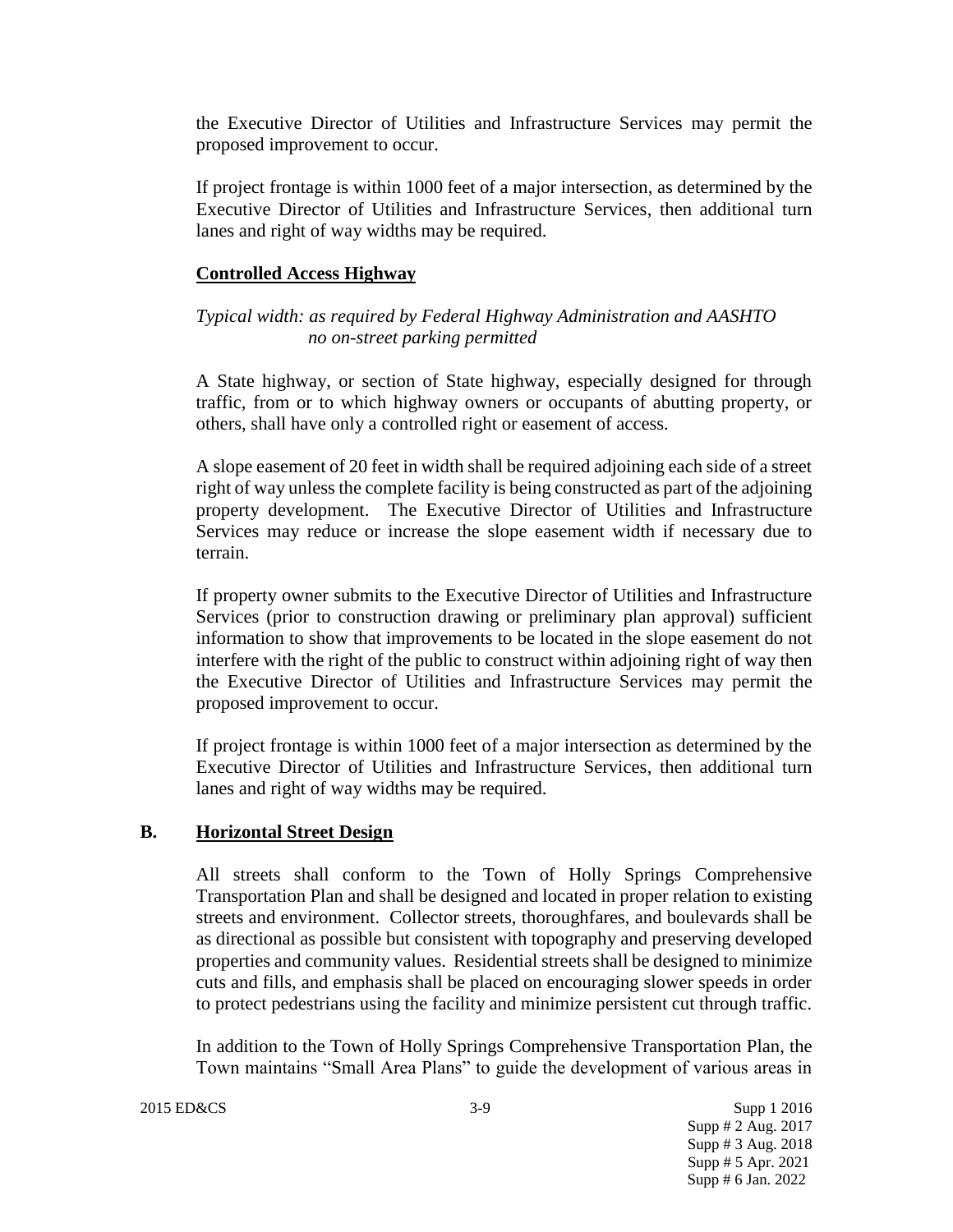Town. These Plans are for the purpose of master-planning various critical areas. Schematics include general roadway configurations and/or connections that are desirable and shall be used as a guideline for development of the areas and are approved in a Town Policy Statement. For development planned in those areas, the developer is encouraged to meet with Town Staff to review the "Small Area Plans" approved by the Town for that area, and to develop plans consistent with that information.

The design of streets shall conform to the horizontal curve controls in Figure 1 at the end of this chapter.

A minimum tangent of 150 feet is required between reverse curves for major streets, highways, boulevards, and collector and other non-residential streets. The tangent shall be extended as necessary to provide the minimum runoff lengths for the superelevated curves per AASHTO guidelines. The minimum tangent length approaching an intersection is 30 feet for residential streets. All intersections of streets classified as collector or greater shall have a tangent section not less than 100 feet approaching the intersection.

Compound horizontal curves with the same direction of curvature shall have the radius of the flatter circular arc no more than  $1\frac{1}{2}$  times the radius of the sharper circular arc. Streets shall intersect each other at right angles whenever possible. The minimum desirable intersection angle is  $80^\circ$ . At no time shall a street intersect any other street at less than 75°.

Intersections with thoroughfares, boulevards, or highways shall be at least 800 feet apart. Note that median spacing will require NCDOT and Town approval and shall require greater spacing. There shall be a minimum of 200 feet between centerlines of street jogs on collectors, boulevards, and major streets. Residential and marginal access streets shall not be offset less than 125 from their centerlines.

Thoroughfares, boulevards, and collectors shall be superelevated. Superelevation shall conform to Figure 1 at the end of this chapter and shall conform to NCDOT and AASHTO standards.

Tapers shall be used as necessary in street design. Approach tapers shall be used to shift lanes laterally. The following equations shall be used as applicable:

> $L = WS$  for posted speeds of 45 mph and greater  $L = WS<sup>2</sup>$  for posted speeds of 40 mph or less  $L =$ Length in feet  $S = Speed$  in miles per hour  $W =$ Lateral offsets in feet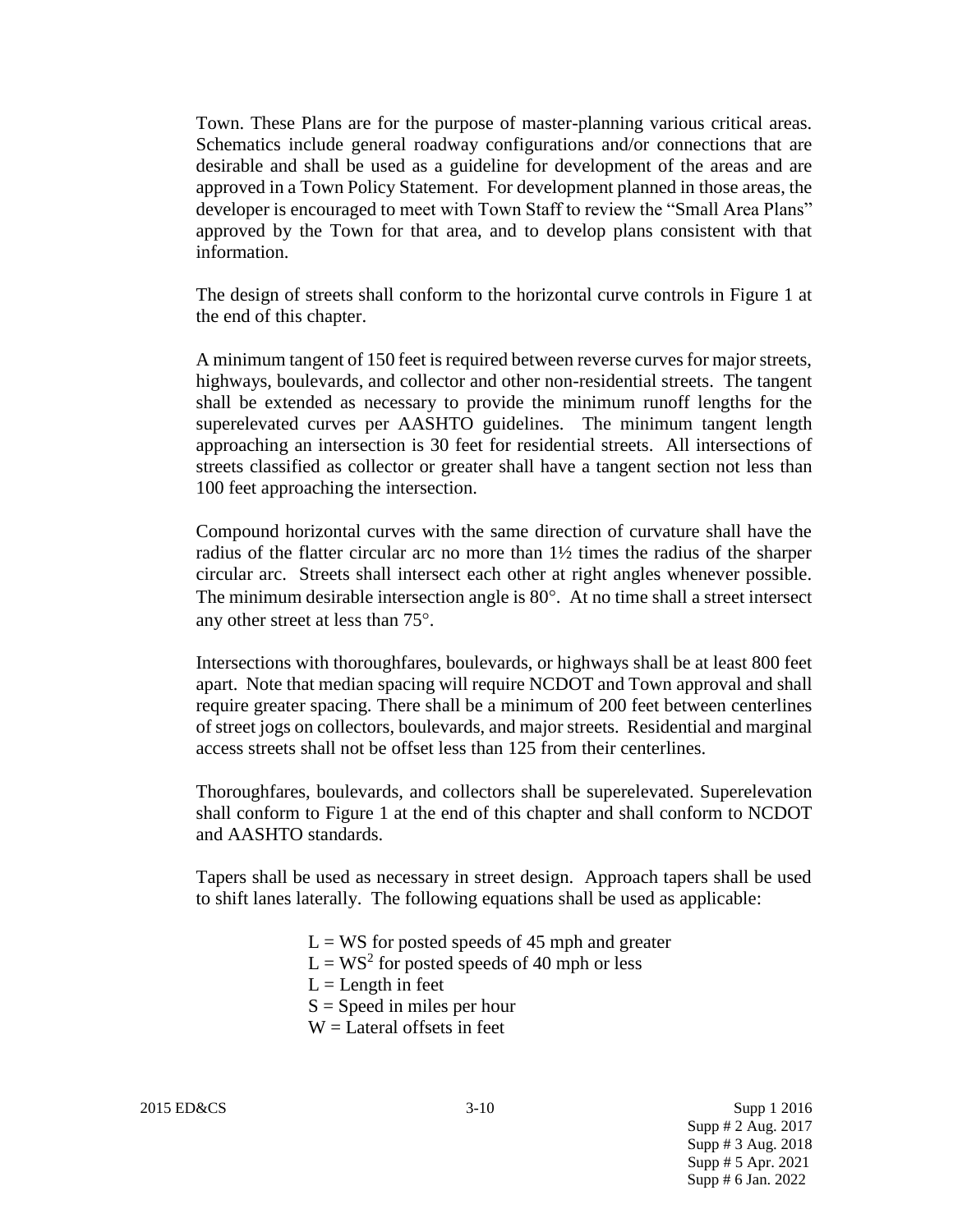Turn bay tapers shall be at least 15:1 for posted speeds of 45 miles per hour and more. The minimum turn bay taper allowed is 8:1. Symmetrical reverse curve tapers are recommended for streets classified as collector or less. Storage lengths for the turn bays shall be calculated using an acceptable method.

Streets with medians shall be designated to allow for proper turning movements for a SU (single unit truck) design vehicle. AASHTO guidelines shall be utilized for the actual median design and median opening dimension.

## **C. Vertical Design**

Street grades shall be established with respect to existing topography to avoid excessive grading and the removal of existing trees and vegetation whenever practical.

The minimum grade allowed on any street shall be  $\frac{1}{2}\%$ .

The maximum grade allowed when approaching an intersection is 5% for the last 100 feet of pavement before the intersection unless otherwise approved by the Executive Director of Utilities and Infrastructure Services.

The vertical curve controls found in Figure 1 at the end of this chapter shall also be utilized in street design.

## **D. Geometrics-Radii**

A minimum radius of 25 feet to the back of curb shall be required where residential streets intersect.

A minimum radius of 30 feet measured to the back of curb shall be required where a residential street intersects with a non-residential street. It is recommended that the designer consider larger radii or 3-centered compound curves where needed to provide for turning movements of larger vehicles.

A minimum radius of 40 feet shall be required where collectors intersect thoroughfare or boulevard streets.

#### **E. Cul-de-sacs**

The minimum allowable cul-de-sac radius is 37.5 feet. The maximum allowable length of a cul-de-sac is 1000 feet, measured from the last point of alternate access within the subdivision.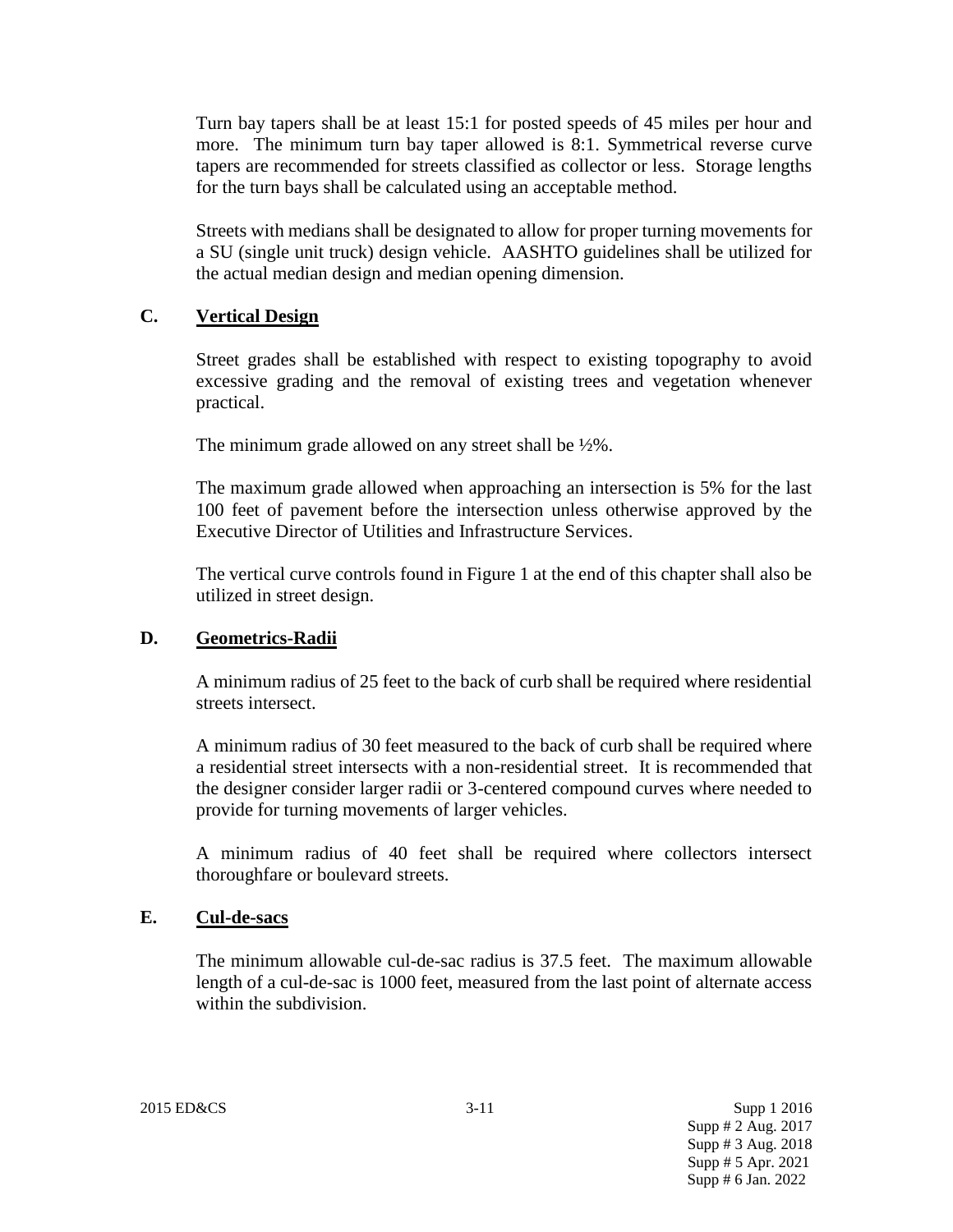No median shall be allowed in a 37.5-foot radius cul-de-sac. A median may be permitted where the cul-de-sac radius is increased and it can be demonstrated that all emergency and service vehicles can be readily accommodated.

## **F. Driveways/Access**

## **General**

In the interest of public safety and convenience, the Town of Holly Springs may restrict the placement of a driveway to a particular location along the property owner's frontage. Driveways will not generally be allowed along acceleration or deceleration lanes and associated tapers. No driveway will be allowed within the intersection of radii of intersecting roadways.

## **Non-residential**

Standard concrete driveway aprons as shown in the Standard Detail Section of these Standards shall be used when the ADT for the driveway is less than 500 vehicles.

Street type turnouts shall be used when the driveway ADT is greater than 500 vehicles or when access by larger trucks must be accommodated. The minimum radius for street type turnouts shall be designed to accommodate a WB-40 design vehicle and meet a minimum of 25' radius. Documentation using WB-40 templates will be required. The maximum vertical grade allowable for a distance of 25 feet into the site from the right of way line shall be 8%. In addition, the designer shall insure that adequate sight distance for all driveways are provided in accordance with AASHTO Standards.

Non-residential driveways that are unpaved shall have a minimum 30-foot paved surface strip measured from the back of the driveway apron.

Driveways without islands shall be a minimum of 22 feet wide, excluding curb and gutter or 27' back-to-back with standards curb and gutter. Driveways with islands shall have a 21-foot back to back of curb entrance lane. A 21-foot wide back to back curb exit lane shall be required when only one lane is specified, and a 22-foot wide exit lane shall be used when two exit lanes are specified (all minimum measurements stated exclude curb and gutter). A minimum throat distance of 80 feet shall be required at all egress and ingress points from thoroughfares.

The number of street and driveway connections permitted serving a single property frontage or commercial development shall be the minimum deemed necessary by the Executive Director of Utilities and Infrastructure Services for reasonable service to the property without undue impairment of safety, convenience, and utility of the roadway. Normally, one driveway shall be permitted for any single property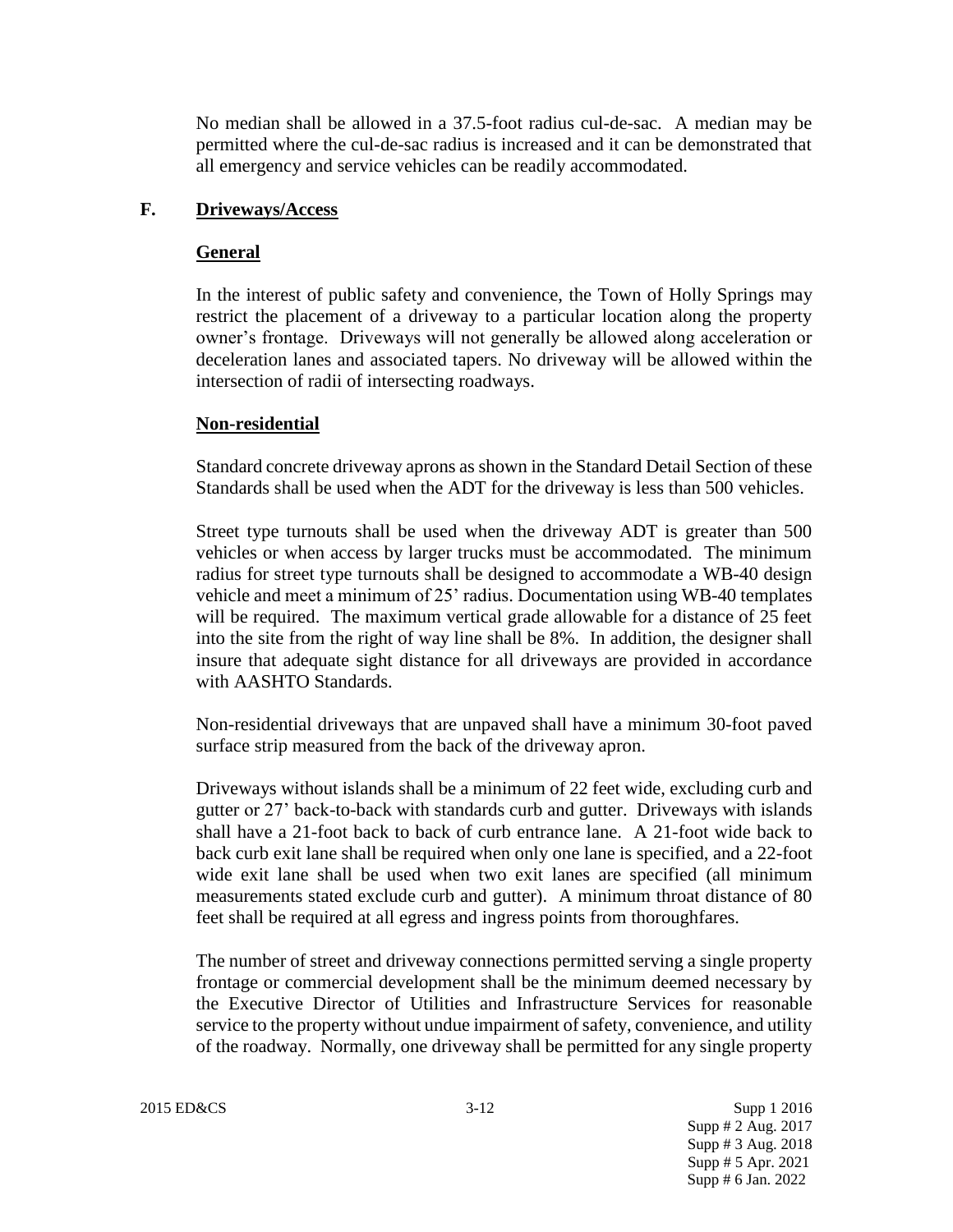frontage. The use of shared driveways and joint access easements may be required for new accesses to "managed access" roadways.

The arrangement of driveways should be related to adjacent driveways and nearby street intersections. Driveways close to street intersections shall be at least 25 feet from the point of tangency of the radius of curvature of the intersecting street. All driveways serving shopping center and other high volume generators shall be located a minimum of 200 feet from the intersection of public roads unless otherwise approved by the Executive Director of Utilities and Infrastructure Services.

Where two driveways are proposed and approved along a single property frontage to facilitate operations, the minimum distance between the centerlines of the drives shall be 100 feet. The minimum distance between the centerlines of driveways into shopping centers and other high volume generators shall be 400 feet.

For all median divided roadways, all driveways shall be limited to right in/right out unless located at approved planned median breaks.

## **Residential**

Residential driveways shall measure 12 feet wide from the curb cut to the right of way for a single car garage/driveway, shall measure 16 feet wide from the curb cut to the right of way for a double or greater car garage/driveway, and shall conform to the applicable TOHS Detail HS320 for concrete driveway aprons. A minimum driveway length of 25 feet shall be provided between any building and the right of way line. Triple-width parking areas or any request to widen a driveway shall require a UDO Permit approval and may require additional length.

All lots shall be served off the more minor classification of roadway, and there shall be only one driveway per residential lot.

Residential driveways shall be located a minimum of 10 feet from the point of tangency of curb radii at street intersections. Additional distance will be required for roadways classified as collectors and higher.

For guidance needed regarding Fire Dept Access/turn around requirements, please reference Section 6.08 Fire Dept Access in these standards.

## **G. Curb and Gutter**

Curb and gutter shall be required on all streets and parking lots (including loading areas), unless otherwise approved by the Executive Director of Utilities and Infrastructure Services. Exceptions may be granted by the Executive Director of Utilities and Infrastructure Services in instances where: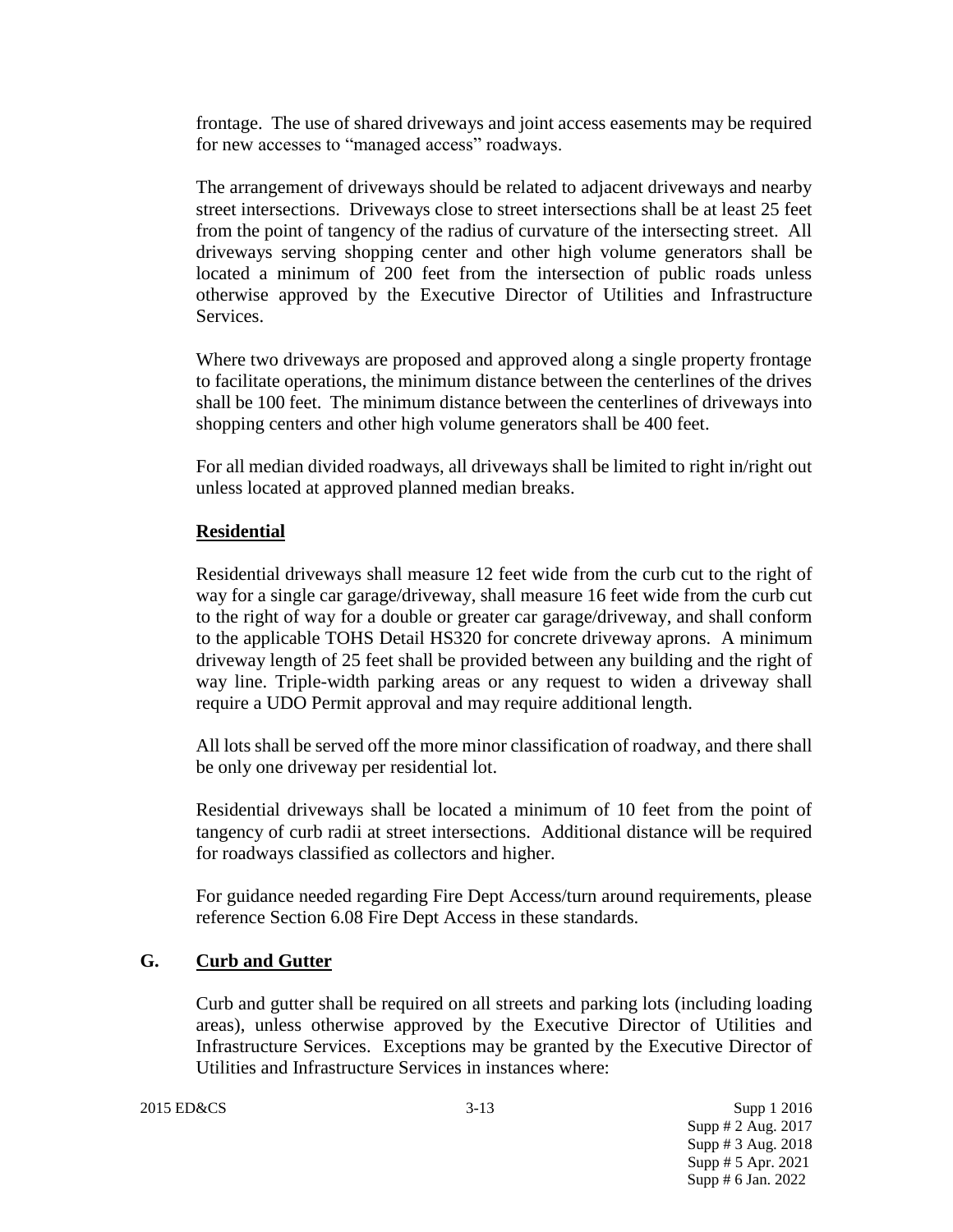- 1. The curb and gutter will only be temporary in nature;
- 2. There are environmental restrictions;
- 3. Drainage problems will be created;
- 4. In non-gateway Industrial areas per the UDO.

Streets without curb and gutter may also be approved in very low density, widefrontage lots. They must meet all of the following requirements and be approved by the Executive Director of Utilities and Infrastructure Services:

- 1. Minimum 50-foot right of way;
- 2. 5% maximum vertical grade and 0.5% minimum grade;
- 3. Adequate swale system to carry the 10-year storm in a non-erosive manner this must be demonstrated by performance during the one-year warranty period or a change in the material of swales will be required;
- 4. Driveways across swales shall be constructed to provide for the passage of the 10-year storm;
- 5. All driveway pipes shall have flared end sections or headwalls on inlet and outlet ends of the pipe.

Exceptions for curb and gutter may not be issued for streets classified as collector or greater, all streets located in multi-family developments, and the Downtown Village District. In these areas, standard 2'6" curb and gutter shall be used. For other streets, 2'6" standard or 2'6" valley curb and gutter may be used. Median curb shall be a minimum width of  $1'6''$  standard mountable curb or  $1'6''$ ,  $2'0''$  of  $2'6''$  standard curb and gutter. In parking lots, curb and gutter may be  $1'6''$ ,  $2'0''$ , or 2'6" standard curb and gutter. When flat curb is permitted, refer to Holly Spring Detail HS364.

Where 2'6" standard curb and gutter is used, driveway and utility service locations shall be shown in detail on construction drawings.

A minimum 5-foot section of curb and gutter shall remain when removing any section of curb for the installation of a driveway, street turnout or repair of curb and gutter. When less than 5 feet of the curb remains, the full section of curb shall be removed to the next joint. Full removal of both the curb and gutter is required when installing a driveway.

For parking lots, cut and fill slopes shall not begin immediately at the back of curb, instead a minimum 4 foot shoulder for fill slopes or 2 foot shoulder for cut slopes is required behind the back of curb. For roadways, cut and fill slopes shall begin outside a minimum 10' or 12' shoulder as shown on the details.

On streets a minimum depth of 3.5 inches of ABC shall be placed under the curb and gutter.

2015 ED&CS 3-14 Supp 1 2016 Supp # 2 Aug. 2017 Supp # 3 Aug. 2018 Supp # 5 Apr. 2021 Supp # 6 Jan. 2022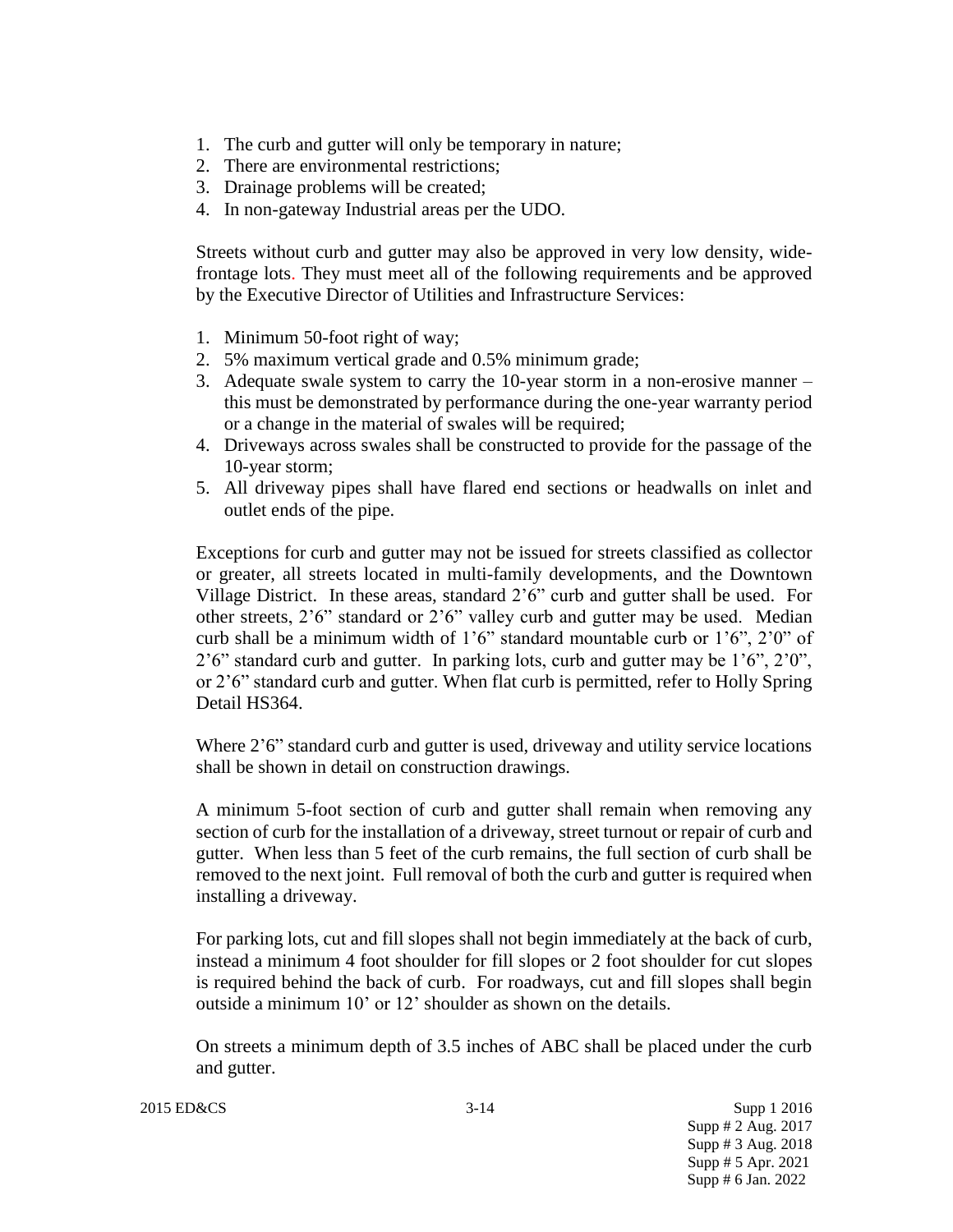## **H. Parking Lots/Off Street Parking**

Parking lots shall be designed to provide safe maneuverability of vehicles. A minimum parking stall dimension of 9' x 18' shall be provided. Refer to TOHS Detail HS350 for more information on parking dimensions. An aisle width of 24 feet is required for two-way traffic aisles. Handicap parking spaces shall reserve a minimum dimension of 8' wide with a 5' wide lane adjacent to the space, properly marked with signage in accordance with the N.C. Building Code. All parking facilities shall have dimensions per TOHS Detail HS350. All minimum stall depths and module widths shall be measured to the face of curb when curb and gutter is used. Parking bumpers, when used, shall be placed 2 feet from the face of the curb.

At locations where sidewalk and/or walkway abuts an 18-foot deep parking bay, the sidewalk shall be a minimum of 6 feet wide.

A minimum pavement structure consisting of 8 inches of ABC and 3 inches of S9.5B asphalt shall be used along the travel aisle on parking facilities for multifamily (excluding duplex and triplex development) and non-residential developments. Access drives for these facilities shall also meet this minimum pavement standard.

All paved parking facilities shall be striped in accordance with the MUTCD with 4-inch white lines, other than fire lanes which shall be yellow.

On all parking facilities, cut and fill slopes shall not begin immediately at the back of curb, instead a minimum 4 foot shoulder for fill slopes and 2 foot shoulder for cut slopes is required behind the back of curb.

Minimum throat distance of 80 feet shall be required for parking lot entrances off thoroughfares. Parking lots that exceed 1500 spaces will require a permit from NCDEQ.

Refer to Section G for additional parking lot requirements.

## **I. Sidewalks**

Sidewalks shall be constructed within the street right of way in accordance with these standards at locations as specified in the Town ordinances. Sidewalks shall be installed at the time of roadway construction or widening unless otherwise approved by the Executive Director of Utilities and Infrastructure Services. The minimum thickness of a sidewalk shall be 4 inches. At locations where a driveway crosses a sidewalk, a 6-inch depth is required. (Sidewalks shall have a uniform slope toward the roadway of  $\frac{1}{4}$  inch per foot.) The utility strip between the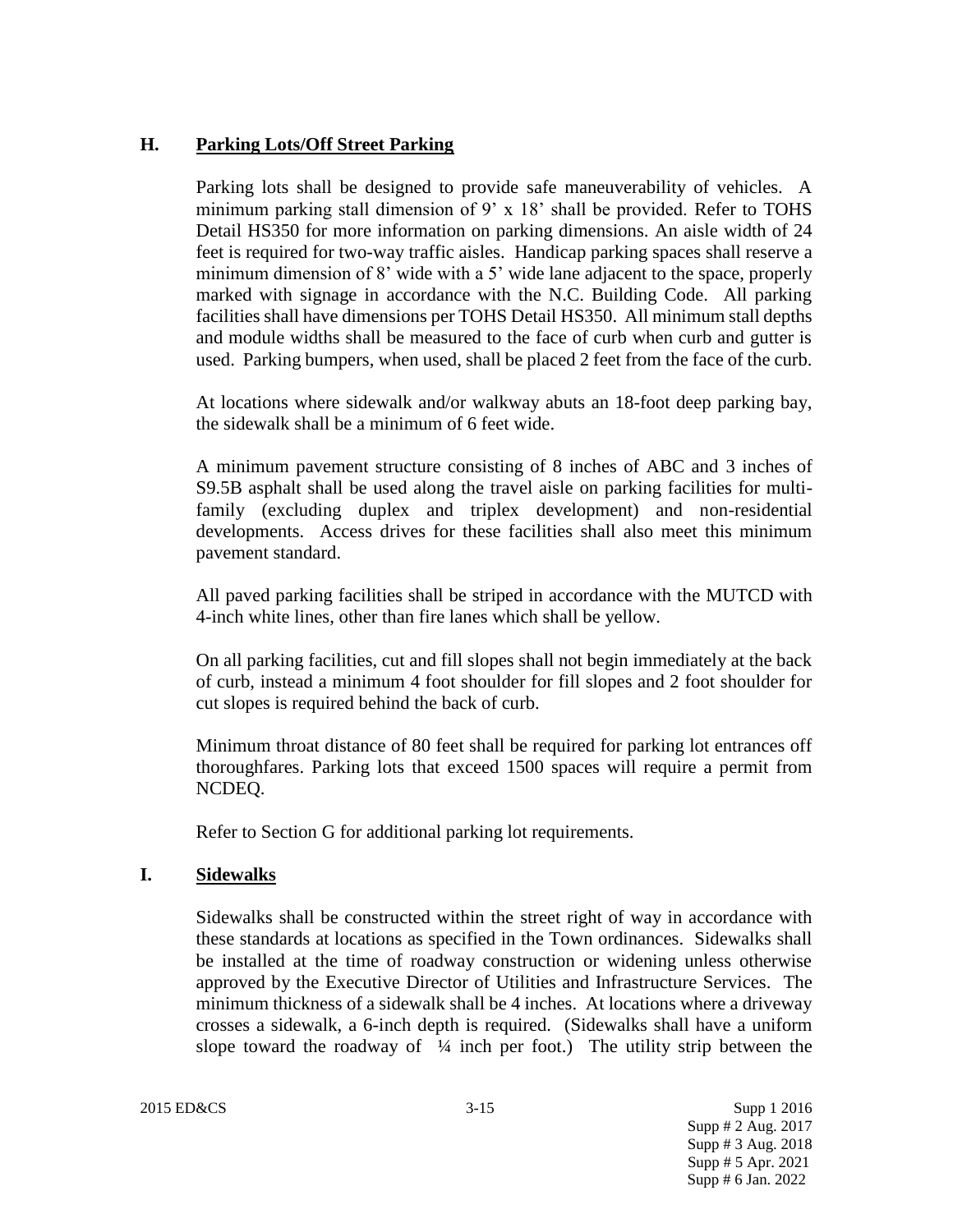sidewalk and the back of curb shall not be less than ¼ inch per foot nor greater than  $\frac{1}{2}$  inch per foot toward the roadway.

Sidewalks shall be located a minimum distance of 5 feet off the back of curb. This minimum requirement may not be varied without the approval of the Executive Director of Utilities and Infrastructure Services.

Where sidewalks and/or greenways intersect any section of curb and gutter, a wheelchair ramp shall be installed.

## **J. Pavement Design**

A pavement design shall be required for all thoroughfares, boulevards, and collector streets. The pavement design and traffic analysis shall be signed and sealed by a North Carolina Professional Engineer. Pavement design shall be based on subgrade conditions, a 20-year design life and projected traffic loading. Subgrade conditions shall be based upon corrected soaked CBR values at 0.1 inch penetration as per ASTM D1883. Soil samples used for these CBR tests shall be obtained at intervals not greater than 500 feet. Should a Professional Engineer with expertise in geotechnical engineering certify that the soil in question is of the same type with similar engineering properties this spacing may be increased to a 700-foot maximum spacing. Boring logs and scaled drawings designating boring locations with CBR tests and other pertinent data shall accompany the pavement design.

In streets and utilities located in the Triassic Basin as shown in TOHS Detail HS356 (where Triassic soils on compressible miniature Triassic sedimentary rock-like material exists) there will be certain special criteria required for roadway construction.

The following minimums will be required of developers:

- 1. Pre-qualified geo-technical firm approved by the town must be on site full time while the utilities and roadways are being constructed.
- 2. Documentation of moisture content, compaction, density, geogrid design criteria, etc. must be provided to town inspector.
- 3. All Roadways will have to be proof-rolled at both sub grade and stone grade by town inspector as well.
- 4. The standard roadway cross-section will be woven geo-fabric design criteria HP 270 or equal on entire road (and must be approved by the Town of Holly Springs), 7" ABC stone, with asphalt completed in staged construction of 2.5" I-19 asphalt and 1.5" S9.5C in stage one and 1.5" S9.5B final overlay Initial one-year warranty with an additional year extension starting after final overlay shall be required for roadways. For the extended warranty period, it will be required to post a bond, LOC, or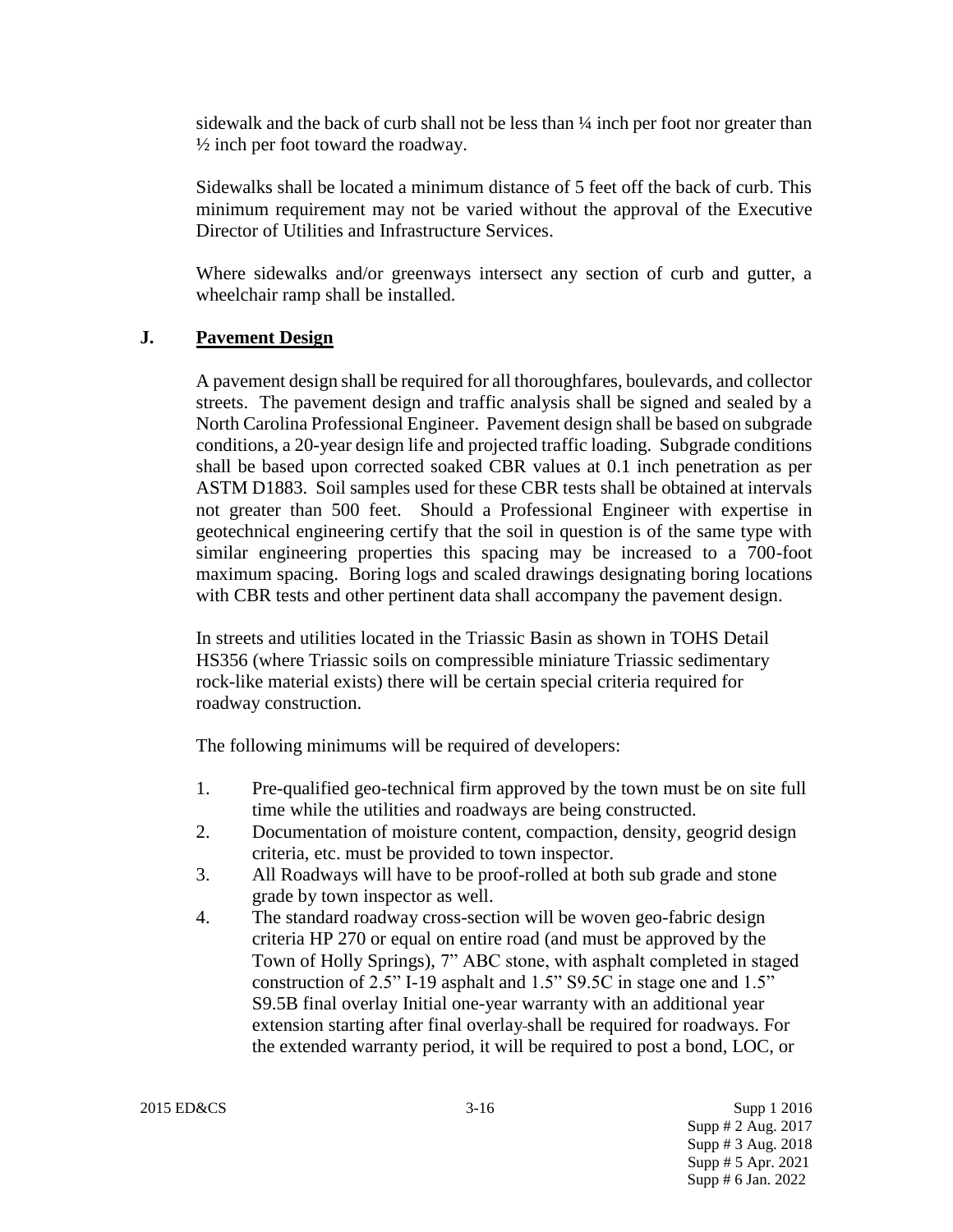cash for 50% of actual cost of roadway (storm drainage, curb & gutter, sidewalk and pavement).

- 5. Where manholes are located in streets it will be required to have suitable off-site structural material or ABC stone to backfill around excavation of manholes up to subgrade.
- 6. An additional foot of stone will be required 10' either side of manhole for entire width of roadway.

Additional measures may be deemed necessary by the Town pending severity of the soils.

The pavement thickness of any street shall, at a minimum, equal the design shown in the Standard Details section of these standards for the various street widths.

Approved pavement design methods include those as proposed by NCDOT, the 1986 AASHTO Guidelines and the 1981 Asphalt Institute MS 1 document.

The AASHTO method will require use of a terminal serviceability index of 2.0 for collectors and 2.5 for thoroughfares,  $So = 0.49$  for flexible pavement and  $So = 0.39$ for rigid pavements, and a reliability of 98% for thoroughfares and a reliability of 95% for collectors.

All streets maintained by the NCDOT must receive approval of the pavement design from NCDOT prior to the beginning of construction. Normal crown for the pavement section shall be  $\frac{1}{4}$ "/foot, except as approved for superelevated crosssections.

#### **K. Pavement Markings and Signage**

All roadways shall be marked and signed in accordance with the latest revisions of the MUTCD unless otherwise approved by the Executive Director of Utilities and Infrastructure Services. Pavement markings and signage shall be shown on roadway and subdivision plans and shall be installed prior to the issuance of Certificates of Occupancy for the development or final acceptance of the roadway. The pavement markings for all collector streets, thoroughfares, and boulevards, shall be thermoplastic.

The pavement markings along thoroughfares or boulevards shall be installed such that the outside lanes are 14 feet in width to accommodate bicycle traffic unless otherwise approved by the Executive Director of Utilities and Infrastructure Services.

At any time prior to 1-year warranty additional pavement markings and/or signage may be required by the Executive Director of Utilities and Infrastructure Services, at the developer's expense.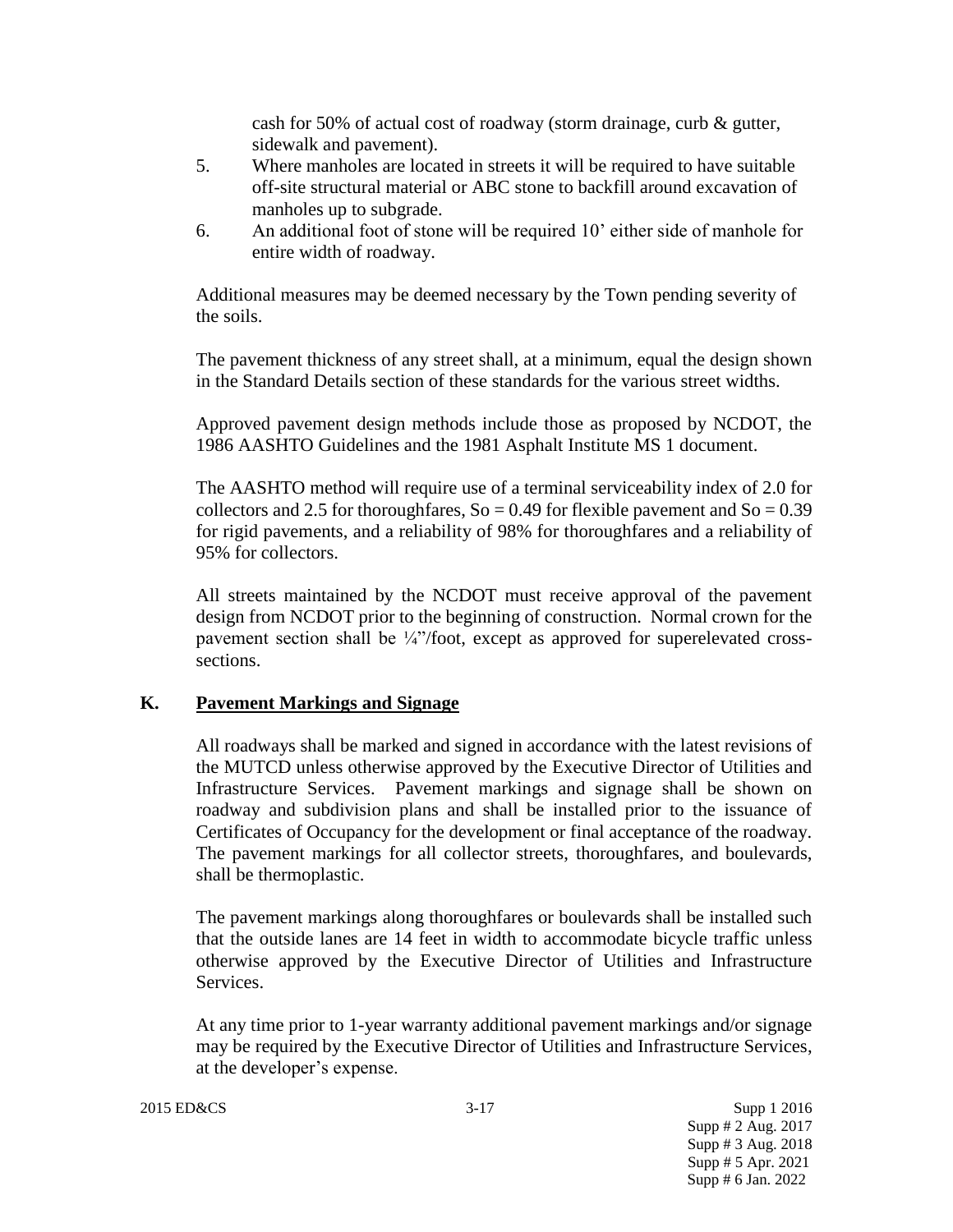## **L. Bridge Design**

All public or private bridges shall be designed to withstand HS-20 highway loading unless otherwise approved by the Executive Director of Utilities and Infrastructure Services and shall be properly signed and sealed by a North Carolina Professional Engineer.

#### **M. Shoulder Sections**

Shoulders shall be sufficient to permit the adequate installation and maintenance of sidewalks and utilities, as well as provide sufficient clear zone distance as defined by NCDOT.

Shoulder sections without sidewalk shall be 12 feet wide on all streets with a cross section of 35 feet and greater.

Shoulder sections without curb and gutter must be a minimum of 6 feet wide.

## **N. Roadway Network**

Developments shall provide at least one public vehicular access to each abutting property. This shall be accomplished via a public street and/or by joining adjacent parking lots and sharing driveways, at the discretion of the Executive Director of Utilities and Infrastructure Services. Development plans accomplishing this with parking lots and/or sharing driveways should provide a written, executed, and recorded cross-access easement and physically complete the connection if an immediate benefit can be derived by completing the link. If no immediate benefit can be derived, development plans should provide cross access and construction easements and arrange the site design so when the adjoining property owner extends the connection to the property line, the link will be completed. If the link is to be completed in the future, the grade of the connection, parking, landscaping and/or other improvements must be designed and installed to allow for extension onto or into the adjacent properties in the supporting engineering design and calculations being provided.

For roadways that stub-out to adjacent properties, sufficient information shall be provided to demonstrate the feasibility of extending the roadway to the adjacent properties. This shall include both plan and profile information for the extensions. In the event that the roadway, when extended, will cross a stream or creek, the vertical and horizontal alignment design for a minimum distance of 200 feet, plus Town culvert report shall be completed. Design shall be per Town geometric standards. Information on State and Federal regulatory permit ability shall also be provided to further demonstrate feasibility of the extension. In some instances, these permits may be required.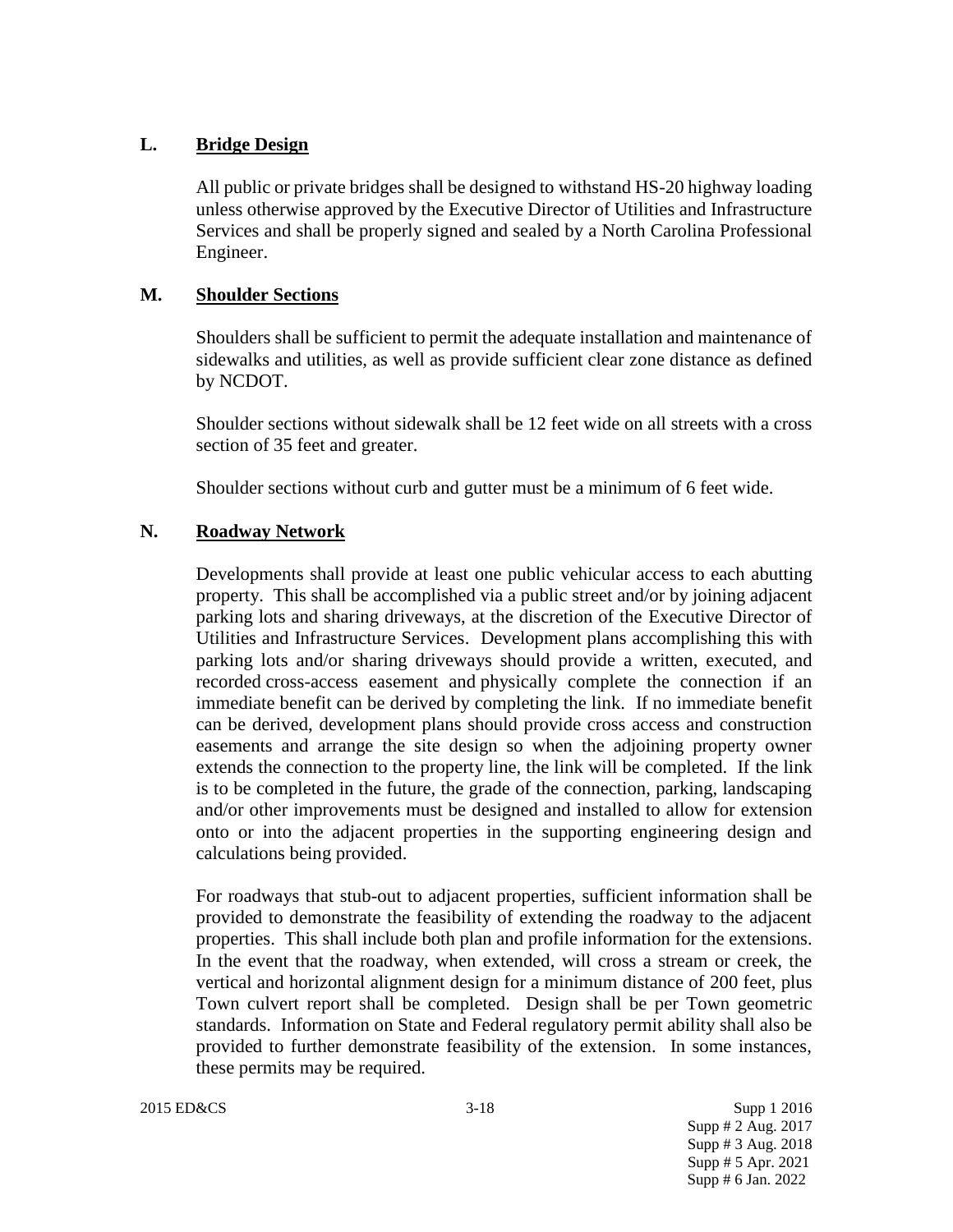All street stubs to adjacent properties or stubs to future phases that exceed 150' shall provide an all-weather turn around suitable for fire and rescue equipment as required in Fire Code Appendix D.

Whenever possible, internal access drives should be located to join together at existing public streets and/or connect to adjacent private drives so that the internal circulation functions as an integral part of the surrounding transportation network.

Where street networks have been approved with master plans of nearby developments, streets shall be designed for interconnection with those plans.

Any development with more than 150 dwelling units must have a secondary means of public access and with each additional 300 units, another public access must be added.

During all phases of construction roadway network construction may not be phased in such a manner to create a dead-end roadway or roadway network exceeding 2000 feet in length, or serving more than 150 dwelling units. Where a development plan or master plan has been approved and a development schedule can be provided that documents completion of future phases to eliminate the dead-end exceeding 2000 feet within a reasonable time frame, the Executive Director of Utilities and Infrastructure Services may approve an exception to this requirement if an alternate emergency access is approved and provided in the interim period. The Executive Director of Utilities and Infrastructure Services reserves the right to mandate more restrictive requirements after consultation with the other Department Directors or for other extenuating circumstances.

No subdivision sub-phase shall consist of less than 25 contiguous lots. All phasing will require that utility and roadway network will meet necessary standards.

Intersections shall be spaced no more than 1200 feet to 1500 feet in each direction.

#### **O. Signal Poles**

Metal poles with mast arms shall be employed at all intersections where utilities are underground. All other locations will be decided on a case by case basis. Where applicable, consideration should be given to standard designs of metal poles and mast arms and footings as approved by NCDOT.

All mast arms shall be monocurve in design. If the mast arm lengths exceed 60', then metal strain poles should be considered in place of the mast arm poles. Wooden poles should only be used for temporary signal installations

2015 ED&CS 3-19 Supp 1 2016 Supp # 2 Aug. 2017 Supp # 3 Aug. 2018 Supp # 5 Apr. 2021 Supp # 6 Jan. 2022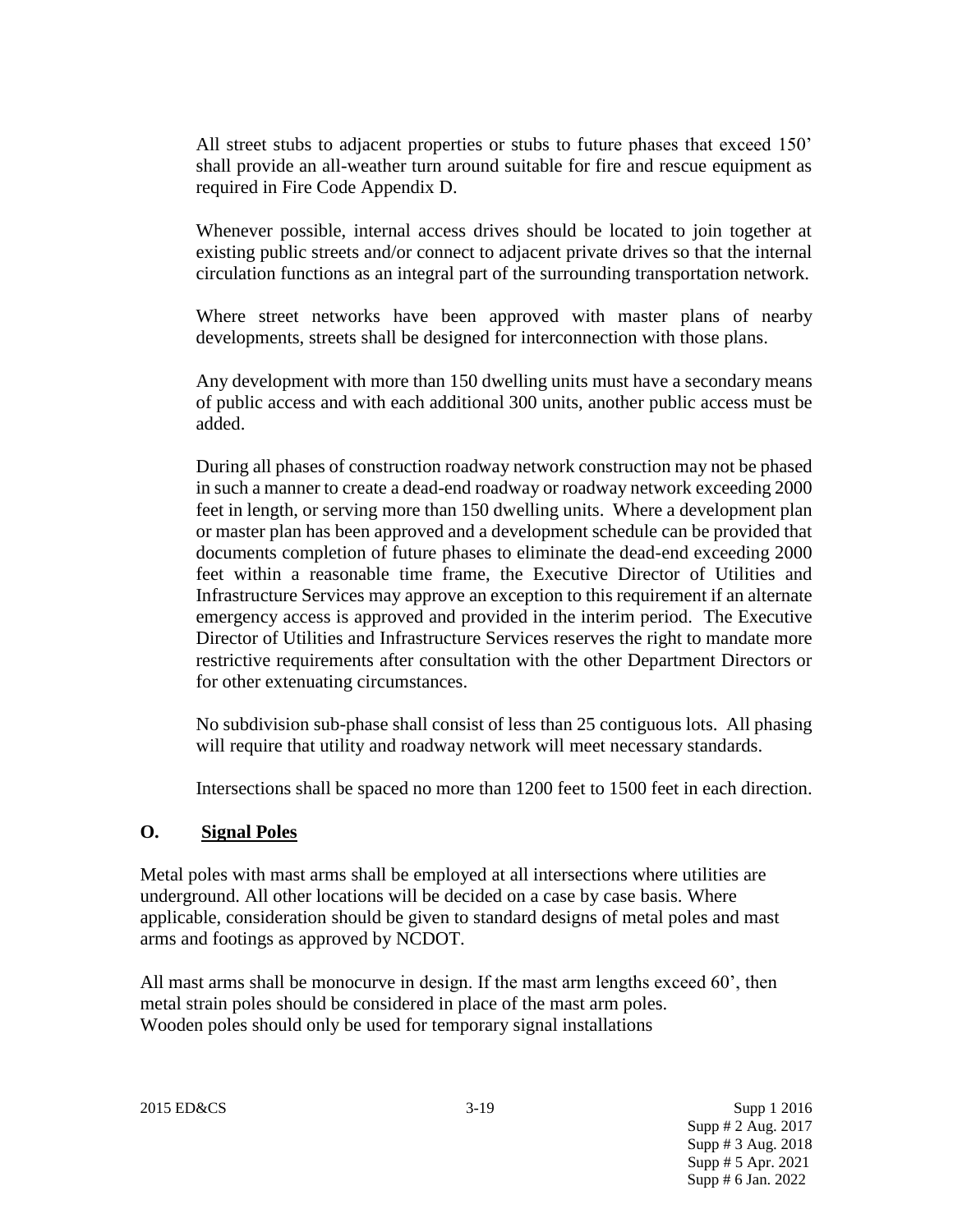For signals located within the boundary of the Downtown Village District as specified in the Comprehensive Plan, Section 1 Land Use & Character, architectural powder coated black metal mast arms shall be used. The signal poles and mast arms will be treated with a low gloss two-part epoxy primer and have a semi-gloss two-part epoxy acrylic urethane finish. More details will be specified during the review process.

## **3.03 SIGHT DISTANCE**

#### **General**

Sight distance triangles shall be shown on roadway layout sheet and the landscape sheet within the plant set.

Sight distance requirements, including but not limited to intersection, stopping, shall be subject to design standards for the preferred intersection sight distance as specified in the latest version of the AASHTO Policy on Geometric Design of Highways and Streets (Green Book) or as approved by the Executive Director of Utilities and Infrastructure Services.

Sight distance shall mean the length of roadway visible to the driver traveling along the roadway or waiting to enter or cross the roadway. The sight triangle shall include both the horizontal and vertical plane and shall exist at all street intersections, multi-family, site, and non-residential driveway intersections.

It shall be the responsibility of the designer for all proposed developments, including site, subdivision, landscape, infrastructure, and sign plans to meet these requirements as a part of the plan project design and approval process. Between the latest version of the AASHTO Green Book and the Standard's stated herein, the more restrictive standard shall apply.

Some objects located within sight distance areas may not significantly obstruct the required visibility of the driver. The driver may be able to see over, under, or around some objects within sight distance areas. Objects that may be required within sight distance areas include fire hydrants, utility poles and traffic control devices, which should be located to minimize visual obstruction. No plantings allowed within the sight distance triangles.

#### **A sight distance easement will be required for any area that is within a sight distance triangle and is not within the right of way.**

The information and tabular data herein are provided as a guideline. The registered engineer shall ultimately be responsible to determine the design criteria and design.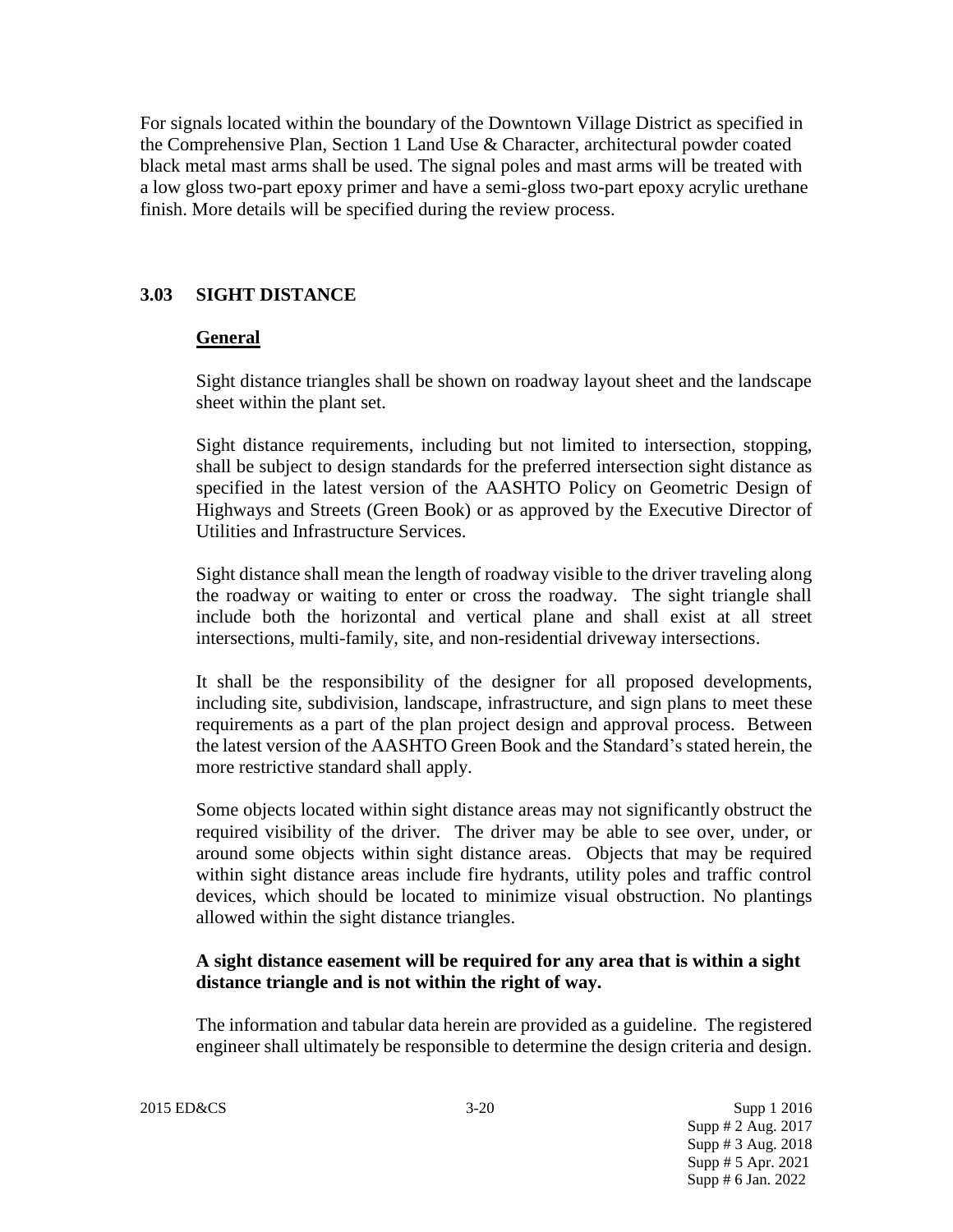#### **A. Intersection Sight Distance**

In order for vehicles to safely maneuver into or through an intersection, sufficient sight distance must be provided so as to avoid collisions. The horizontal line of sight as shown in TOHS Detail HS334 is a visual line connecting the driver's eye and the approaching vehicle, both of which are in the center of the travelway as shown in TOHS Detail HS334. If this line of sight is impeded by any obstructions, either the obstruction should be moved or the alignment adjusted. The vertical stopping sight distance is measured along the centerline of the major street between the drivers of the two opposing vehicles. The vertical line of sight as shown in TOHS Detail HS337 is a visual line connecting the driver's eye, which is located 3.5 feet above the roadway surface, with the approaching vehicle, which is located 4.25 feet above the roadway surface as shown in TOHS Detail HS337. If this line of sight is impeded by any obstructions, either the obstruction should be moved or the alignment adjusted.

The amount of sight distance required at an intersection depends on the type of traffic control at the intersection and the speeds of the vehicles.

## **1. Yield Sign Control**

This type of design requires that the side street be posted with yield signs. The sight distance for the driver on the side street must be sufficient for the driver to observe a vehicle on the through street approaching from either the left or the right and bring his/her vehicle to a stop prior to reaching the intersection as shown in TOHS Detail HS336. The assumed operating speed approaching the yield sign is 10 mph resulting in a stopping sight distance of 45 feet. Where proper sight distance cannot be achieved for the driver on the side street at the design speed of the roadway, it may be necessary to have a posted speed reduction on the approach to the intersection or to replace the yield sign with a stop sign. Due to the possibility that a vehicle must stop at the yield sign, adequate sight distance at the intersection shall be provided for safe departure from a stopped condition as required by the section on stop sign controlled intersections.

#### **Stop Sign Control**

At approaches to intersections that are controlled by stop signs or at driveways and alleys where the driver is required to stop before entering the street by the Town Code, the driver must have an unobstructed view of the entire intersection and adequate sight distance for any of the various vehicular movements allowed upon departure of the intersection. These movements may include crossing the street, turning left or turning right onto the street. Where the through street is either undivided or divided with a

2015 ED&CS 3-21 Supp 1 2016 Supp # 2 Aug. 2017 Supp # 3 Aug. 2018 Supp # 5 Apr. 2021 Supp # 6 Jan. 2022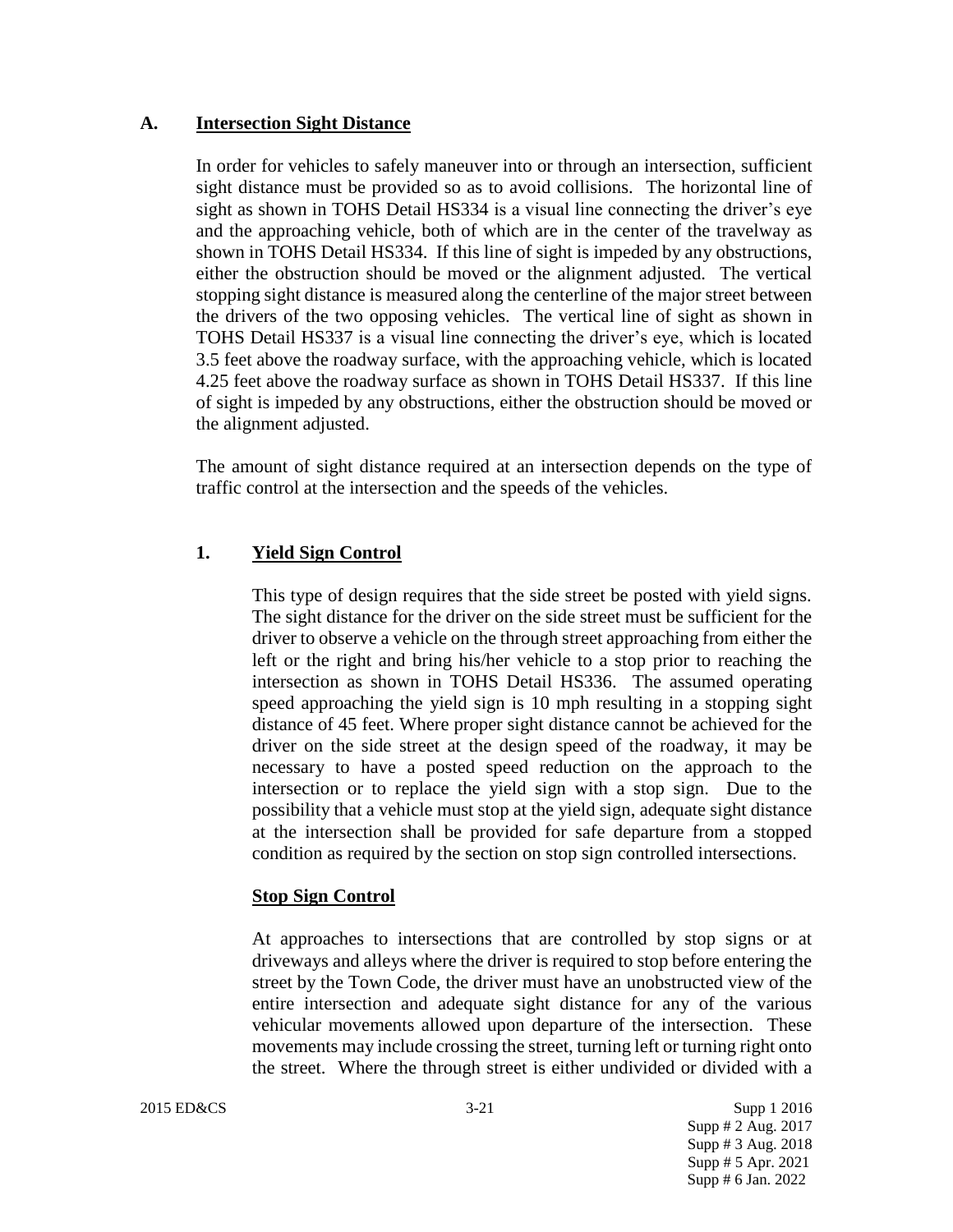median narrower than 20 feet, the crossing or left turn movements are treated as a single operation. Where the median can provide storage for the design vehicle (20 feet wide for a passenger car), the crossing or left turn movement may be considered in two phases of operation. The measurement method for determining the sight line for left, right, and through movements from the side street is based on values listed in Table 3.1 on the following page and illustrated per detail.

An obstruction to the driver's view shall not be located within the sight triangles as defined herein to permit adequate view of the intersection. In addition, there shall be no sight obstruction located in the triangular areas shown in TOHS Detail HS333 to allow for safe departure through the intersection. The measurement of intersection sight distance is along the centerline of the appropriate lane of the roadway and is measured from an eye height of 3.5 feet above the surface of the roadway to an object 4.25 feet above the surface of the roadway. The location of the driver's eye (d1) is dependent on the classification of the intersecting streets. For all intersections where the through street is a thoroughfare, the driver's eye location shall be 18 feet back from the face of curb extended through the intersection or the edge of pavement if there is no curb. At all intersections where the through street is a local or collector street, and for ramp type driveways, the driver's eye shall be located 15 feet behind the face of curb extended, or the edge of pavement if there is no curb. The sight distance lengths d2 and d3 shown in TOHS Detail HS333 for left or right turns onto the through street are dependent on the design speed of the roadway and are presented in Table 3.1 or the most current version of AASHTO guidelines. TOHS Detail HS335 shows the measurement method for determining the sight line for left turns from the through street and are presented in Table 3.1 or the most current version of AASHTO guidelines.

#### **2. Traffic Signal Control**

At intersections controlled by traffic signals, the minimum sight distance will be stopping sight distance (Tables 3.2 and 3.3) for all side street movements except for the right turn movement. The right turn movement shall have intersection sight distance to allow right turn on red, except where it is economically impractical due to existing major features such as permanent buildings and existing, large, mature trees. The minimum sight distance for the right turn movement limited by existing major features shall be stopping sight distance. Where intersection sight distance cannot be achieved, right turn on red will be restricted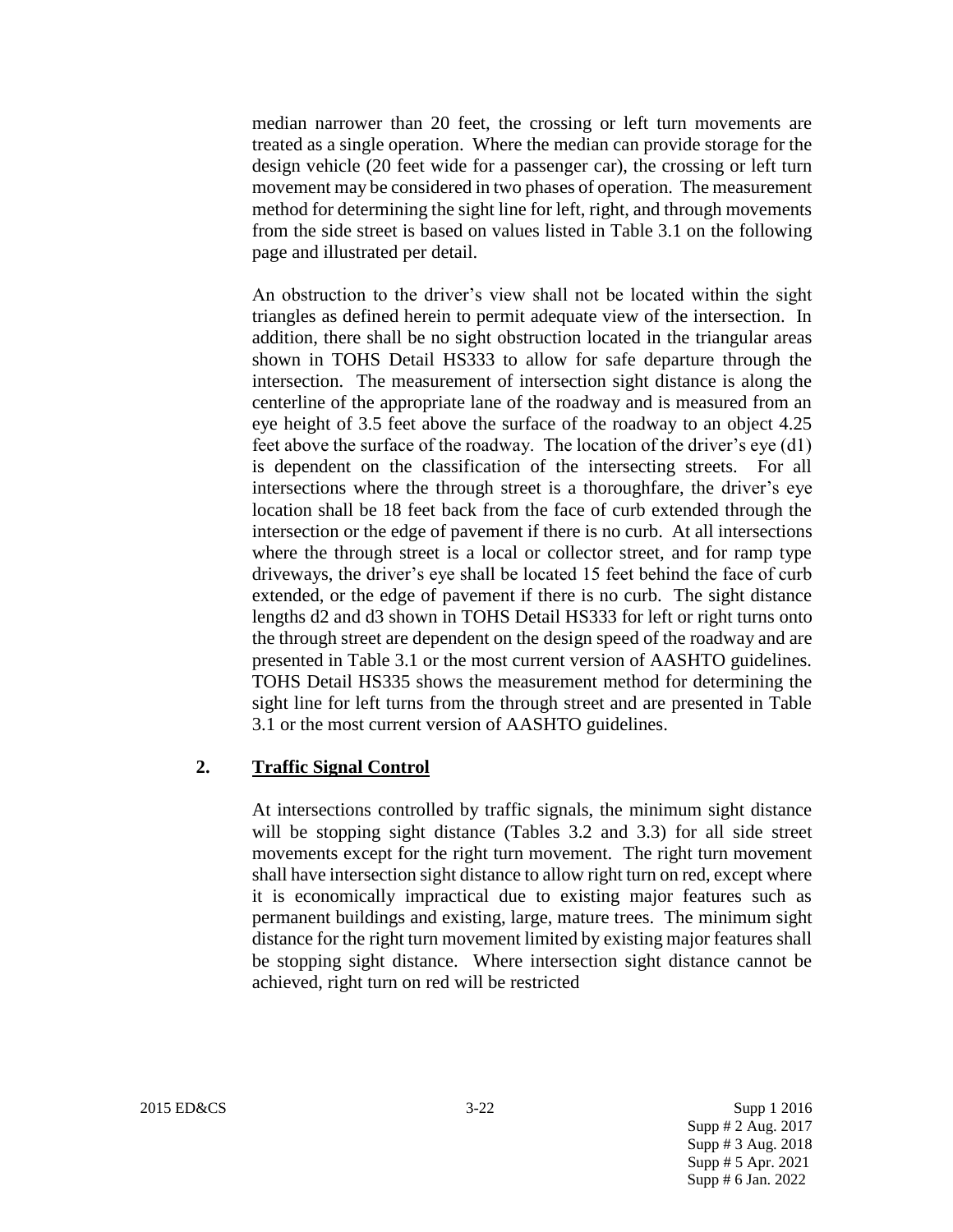| Vehicle Crossing the | Sight Distance (ft) per 10 mph of Design Speed for |         |         |         |  |
|----------------------|----------------------------------------------------|---------|---------|---------|--|
| Roadway              | Appropriate Width of Crossing                      |         |         |         |  |
|                      | 2-Lanes                                            | 4-Lanes | 6-Lanes | 8-Lanes |  |
| Passenger            | 100                                                | 120     | 130     | 140     |  |
| Single Unit Truck    | 130                                                | 150     | 170     | 190     |  |
| Large TTST           | 170                                                | 200     | 210     | 220     |  |

**TABLE 3.1**

#### **B. Stopping Sight Distance**

At minimum, stopping sight distance must be available to the driver at all locations along roadways. Stopping sight distance applies to horizontal as well as vertical alignments. Stopping sight distance on horizontal curves is measured along the centerline of the inside lane around the curve and the line of sight is a straight line between two points on the centerline of the lane. On vertical curves, stopping sight distance is measured on a straight line between the driver's eye and an object on the roadway surface. The height of the driver's eye shall be measured at 3.5 feet above the roadway surface and the object shall be 2.0 feet above the roadway surface. TOHS Detail HS334 and HS337 illustrate the measurement of stopping sight distance horizontally and vertically, respectively. A more detailed explanation of the measurement of stopping sight distance is included in *A Policy on Geometric Design of Highways and Streets,* 2001, by AASHTO (AASHTO Green Book). The minimum stopping sight distance required is based on wet pavements and depends on the design speed and the grade of the roadway. Table 3.2 presents the minimum stopping sight distances for various design speeds on level terrain. Table 3.3 presents adjustment factors for stopping sight distance on grades. Variable situations may require a greater length of stopping sight distance. Lengths in Table 3.2 and 3.3 are a guide and the registered engineer shall ultimately be responsible for the design criteria.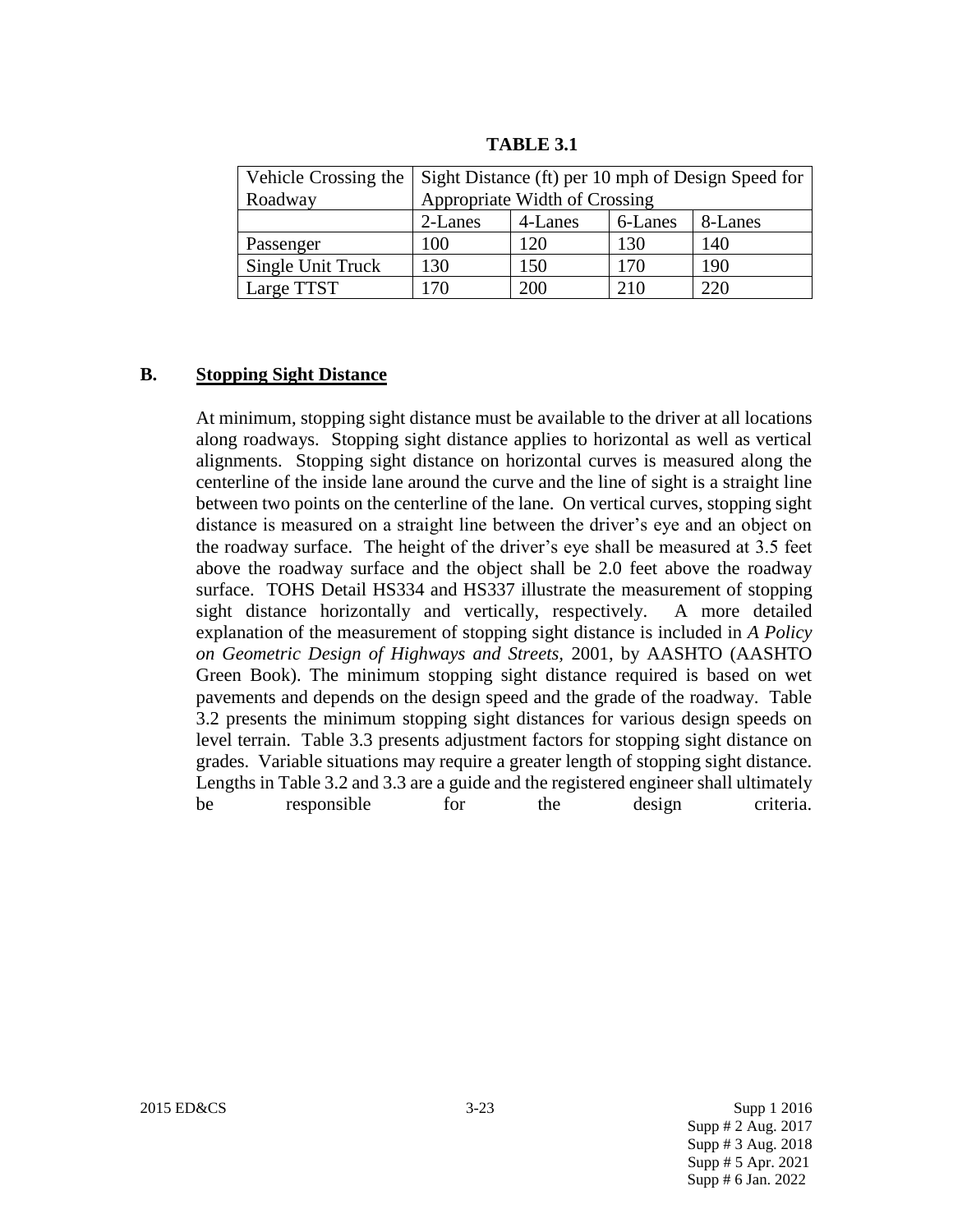## **Table 3.2 MINIMUM STOPPING SIGHT DISTANCE FOR LEVEL AND WET CONDIT**

| Design speed<br>(MPH) | Stopping sight distance<br>(feet) |
|-----------------------|-----------------------------------|
| 10                    | 45                                |
| 15                    | 80                                |
| 20                    | 115                               |
| 25                    | 155                               |
| 30                    | 200                               |
| 35                    | 250                               |
| 40                    | 305                               |
| 45                    | 360                               |
| 50                    | 425                               |
| 55                    | 495                               |
| 60                    | 570                               |

Source: AASHTO Green Book, 2001.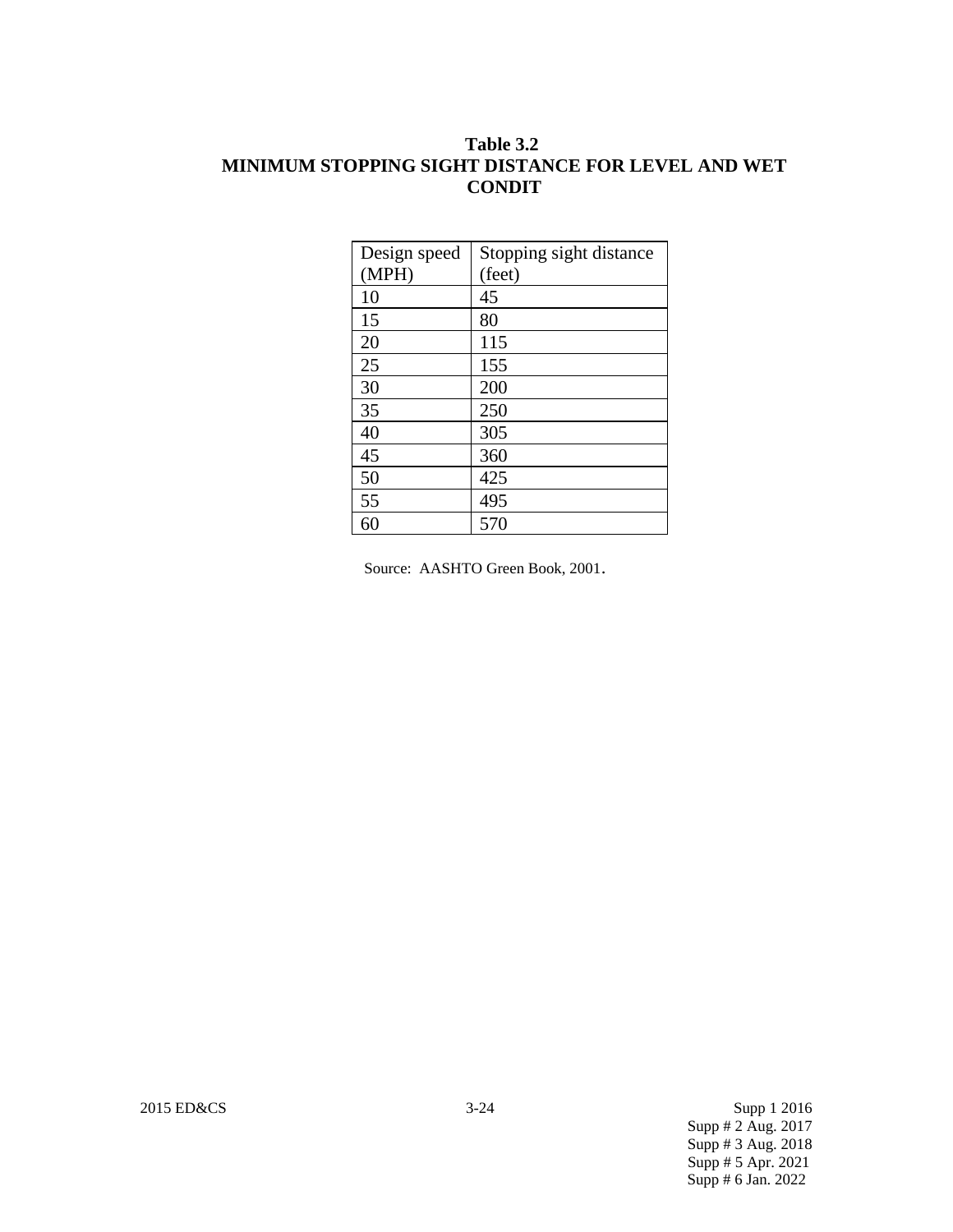## **TABLE 3.3**

| Design<br>speed<br>(MPH) | Increase for downgrades correction<br>in stopping sight distance<br>(feet) |    |     | Decrease for upgrades* correction<br>in stopping sight distance<br>(feet) |       |       |
|--------------------------|----------------------------------------------------------------------------|----|-----|---------------------------------------------------------------------------|-------|-------|
|                          | 3%                                                                         | 6% | 9%  | 3%                                                                        | 6%    | 9%    |
| 20                       | 1                                                                          | 5  | 11  | -6                                                                        | $-8$  | $-11$ |
| 25                       | 3                                                                          | 10 | 18  | $-8$                                                                      | $-12$ | $-15$ |
| 30                       | 5                                                                          | 15 | 27  | $\theta$                                                                  | $-16$ | $-21$ |
| 35                       | $\tau$                                                                     | 21 | 37  | $-13$                                                                     | $-21$ | $-28$ |
| 40                       | 10                                                                         | 28 | 49  | $-16$                                                                     | $-27$ | $-36$ |
| 45                       | 18                                                                         | 40 | 67  | $-16$                                                                     | $-29$ | $-40$ |
| 50                       | 21                                                                         | 49 | 82  | $-20$                                                                     | $-37$ | $-50$ |
| 55                       | 25                                                                         | 58 | 98  | $-26$                                                                     | $-45$ | $-62$ |
| 60                       | 28                                                                         | 68 | 116 | $-32$                                                                     | $-55$ | $-75$ |

## **ADJUSTMENT FACTORS FOR STOPPING SIGHT DISTANCE ON GRADES**

\*Assumed speed is lower than the design speed since vehicles normally travel at a slower speed on an upgrade.

Source: AASHTO Green Book, 2001.

## **3.04 MATERIALS**

**Portland Cement Concrete** for curb and gutter, driveways, and sidewalks shall have a minimum 28-day compressive strength of 3000 psi, a non-vibrated slump between 2.5 and 4 inches, a minimum cement content of 564 pounds per cubic yard, an air entrainment of 5 to 7%, and a maximum water-cement ratio of 0.532.

**Joint Filler** shall be a non-extruding joint material conforming to ASTM C1751.

**Concrete Curing Agents** shall be free from any impurities which may be detrimental to the concrete and shall meet Section 926 of NCDOT Standard Specifications for Roads and Structures.

**Aggregate** for portland cement concrete shall meet the requirements for fine and course aggregate of Section 1014 of the NCDOT Standard Specifications for Roads and Structures.

**Portland Cement and Admixtures** shall meet the requirements of Section 1000 of the NCDOT Standard Specifications for Roads and Structures.

2015 ED&CS 3-25 Supp 1 2016 Supp # 2 Aug. 2017 Supp # 3 Aug. 2018 Supp # 5 Apr. 2021 Supp # 6 Jan. 2022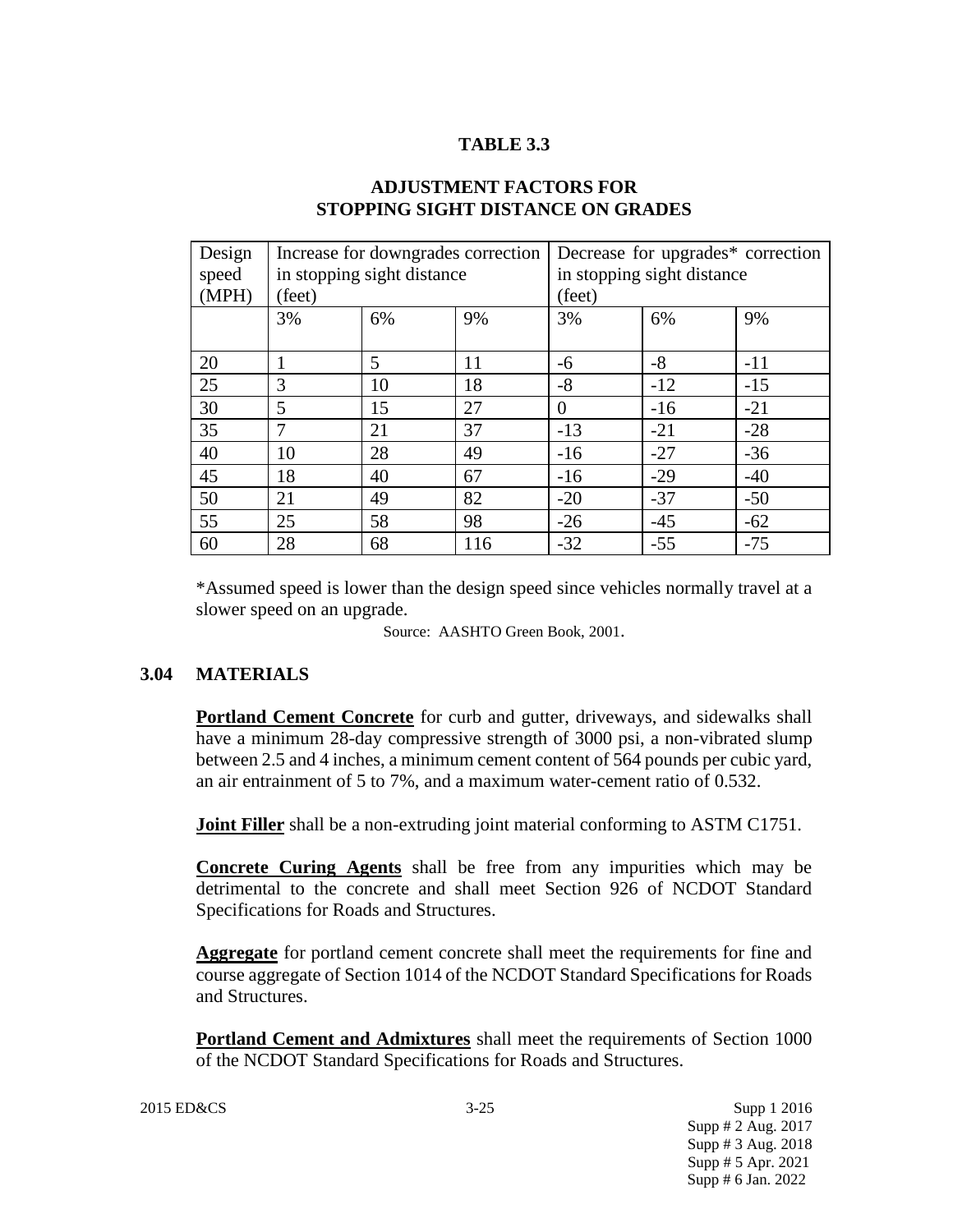**Water** for mixing or curing the concrete shall be free from injurious amounts of oil, salt acid, or other products injurious to the finished product.

**Aggregate Base Course** shall consist of an approved coarse aggregate produced in accordance with the requirements indicated for either Type A, B, or C aggregate as described in Section 910 of the NCDOT Standard Specifications for Roads and Structures.

**Bituminous Surface Course**, Type S9.5A and S9.5B, shall consist of a mixture of coarse and fine aggregates, and asphalt cement, and shall meet the requirements of Section 645 of the NCDOT Standard Specifications for Roads and Structures. For NCDOT project the requirements of NCDOT for other types of asphalt (Superpave) shall apply

**Bituminous Concrete Base Course**, Type HB, shall conform to the general, material, and construction specifications as specified in Section 610 and Section 640 of the NCDOT Standard Specifications for Roads and Structures. For NCDOT project the requirements of NCDOT for other types of asphalt (Superpave) shall apply.

**Tack Coat** shall be asphalt or asphalt cement and shall meet the general, material, and construction specifications as specified in Section 605 of the NCDOT Standard Specifications for Roads and Structures.

**Concrete Pavement** shall meet Section 700 of the NCDOT Standard Specifications for Roads and Structures.

**Concrete Pavers** may be used on privately maintained streets or as approved by the Executive Director of Utilities and Infrastructure Services for pedestrian crossings in urban areas, in accordance with the applicable Standard Detail. The Town of Holly Springs will not maintain decorative type paved street surfaces such as pavers or imprinted designs within public right of way, unless approved by the Executive Director of Utilities and Infrastructure Services.

**Geotextile Fabric** may be used to stabilize a roadway, subgrades, slopes, and for other uses as necessary. At least one week prior to using this fabric, a sample and its associated engineering data shall be submitted to the Executive Director of Utilities and Infrastructure Services for approval. Areas stabilized with fabric shall be indicated on "as-built" drawings with the manufacturer name and type fabric specified.

## **3.05 CONSTRUCTION AND INSPECTION**

No construction shall commence until the following applicable items have been obtained:

2015 ED&CS 3-26 Supp 1 2016 Supp # 2 Aug. 2017 Supp # 3 Aug. 2018 Supp # 5 Apr. 2021 Supp # 6 Jan. 2022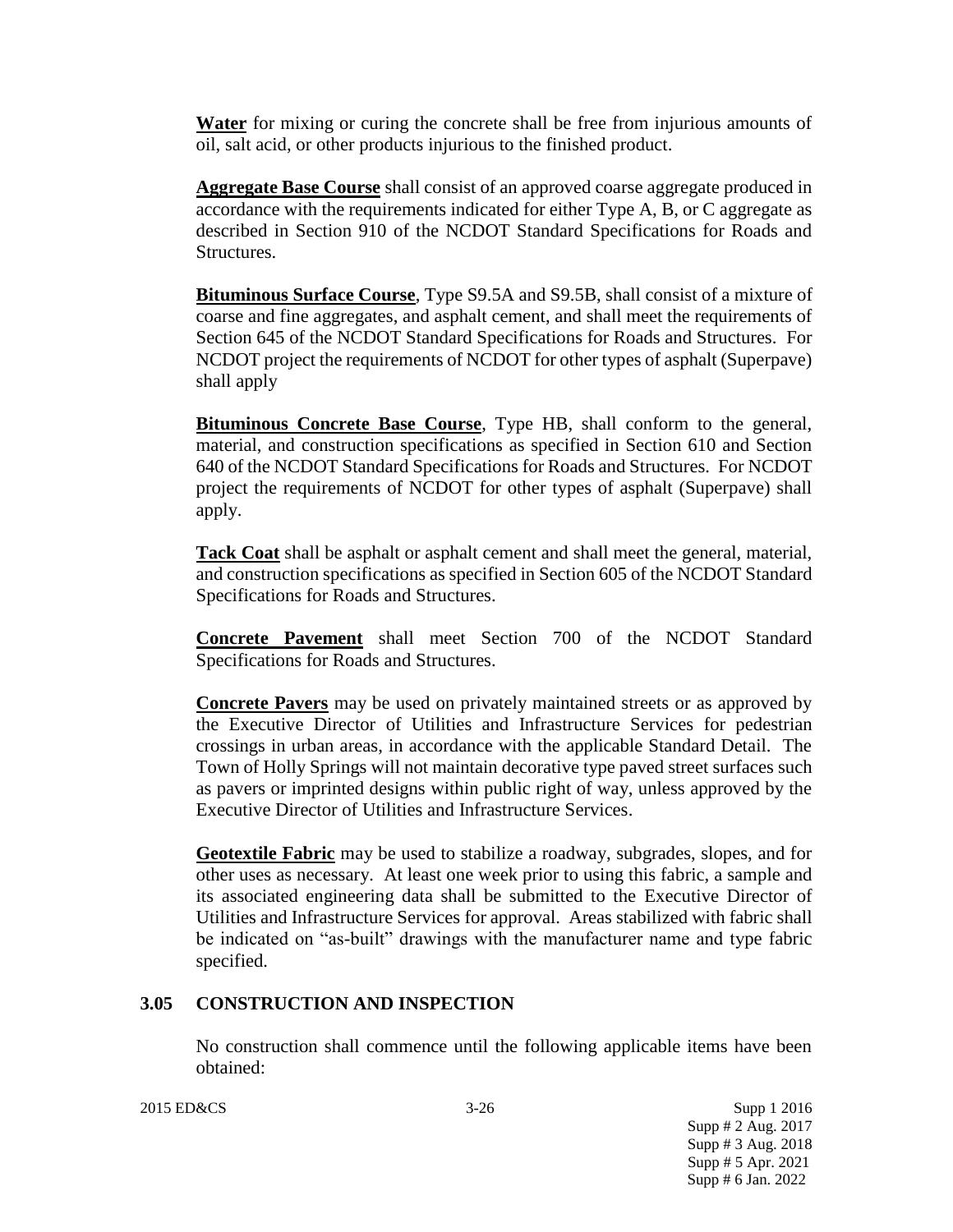- All required permits and approvals
- Town of Holly Springs development plan approval
- Town of Holly Springs Construction Drawing approval
- Land Disturbance Permit

## **A. Streets**

No base material shall be placed on a roadway until the storm sewer, subgrade, utilities, and all appurtenances have been inspected and meet Town of Holly Springs Engineering Design and Construction Standards.

The Construction Inspector may require field density testing of subgrade soils from a certified soils laboratory. The soils laboratory shall perform sufficient Proctors to evaluate the compaction characteristics of various soils used in the roadbed. The Construction Inspector may also require field density testing of the ABC used and an asphalt mix formula before either is inspected or approved. The final course of surface asphalt shall not be placed until the end of the warranty period.

The subgrade shall be compacted as described in Section 2.05 Earthwork. Proof rolls on subgrade will be conducted with a loaded tandem axle dump truck with 15 tons loaded on truck. A current weight ticket will be required by the Development Inspector. No loose material is allowed on top of compacted subgrade. Subgrade shall be packed and smooth on top with optimum moisture content and shall not have any deflection in surfaces for approval of proof roll. A stone grade proof roll will also be conducted following the same guidelines. All residential streets shall have asphalt placed in 2 lifts with the first being a minimum of 1.5" S9.5C and the second lift be a minimum of 1.5" S9.5B. The final course of surface asphalt shall not be placed until the end of the warranty period. (See details HS302, and HS305D through HS305J).

When thoroughfare widening takes place, the existing edge line of the travel lane shall be sawcut. Achieve an overlap of the final lift of new asphalt by at least 6" onto the existing roadway cross-section. The objective to have the joint between new and old asphalt to be offset from the joint between subgrades (this overlap shall exclude the overlay). In addition, whenever an overlay is required, milling of  $1\frac{1}{2}$ inch shall occur at both tie-in stations to insure a smooth connection.

Roadway patch shall be at a minimum of 4" I-19 and 2" of 9.5C asphalt. If deemed necessary by Inspector, additional asphalt may be required.

## **B. Curb and Gutter, Driveways, and Sidewalks**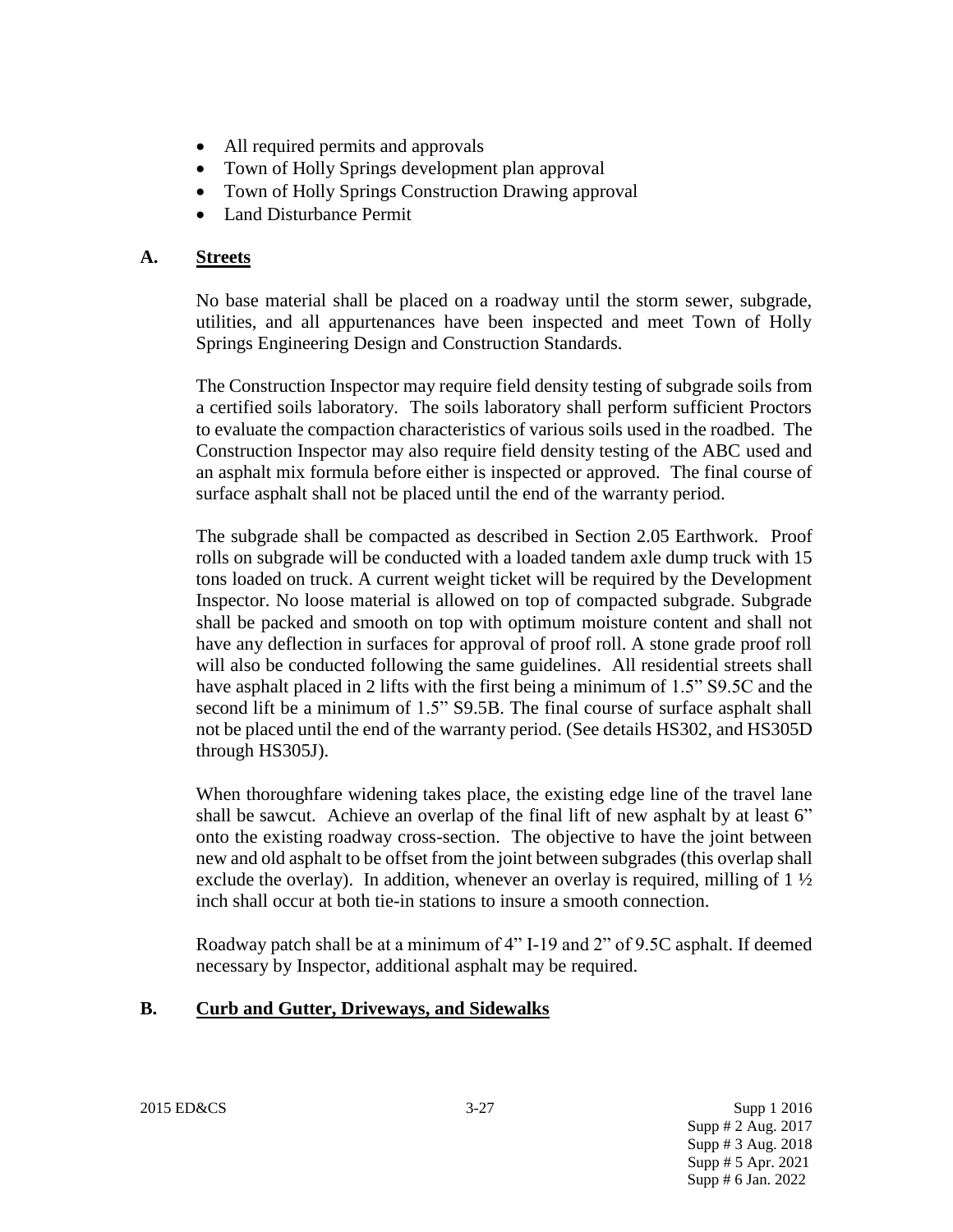No concrete shall be placed until all forms and subgrades have been approved by the Construction Inspector. The surface of sidewalks shall be finished to grade and cross section with a float, troweled smooth, and finished with a broom.

Subgrade shall be excavated to the required depth, and shaped to the proper crosssection. Where tree roots are encountered, they shall be removed to a depth of 1 foot for the full width of the excavation. The subgrade shall be stable and thoroughly compacted.

Forms shall be set and maintained true to the required lines, grades, and dimensions. Forms shall be constructed with material of such strength and rigidity to prevent any appreciable deflection between supports. Straight forms shall be within a tolerance of ½ inch in 10 feet from a true line horizontally or vertically. Forms shall be thoroughly cleaned of all dirt, mortar and foreign material before being used. All inside form surfaces shall be thoroughly coated with commercial quality form oil.

Grooved construction joints shall be cut to a depth equal to at least 1/3 of the total slab thickness. The joint shall be no less than 1/8 inch in width and cut at intervals equal to the width of the sidewalk. A 1/2-inch expansion joint filled with joint filler shall be placed between all rigid objects and placed no farther than 50 feet apart for sidewalks and curb and gutter, extending the full depth of the concrete with top of the filler 1/2 inch below the finished surface.

#### **3.06 FIRE LANES**

Fire lanes shall be installed and inspected in accordance with the public street requirements of Section 3.05 A and 3.05 B of these standards. The general requirement designates that any building located more than 150 feet from a public road, or which exceeds 30 feet in height and is set back more than 50 feet from a public road, shall have a fire lane.

Fire lanes shall be a minimum width of 20 feet and shall be properly marked and signed to designate the access as a "fire lane" as specified by the Fire Marshal. The surface of the fire lane shall be paved with a minimum of 8 inches of ABC stone and 3 inches of S9.5C asphalt.

All fire lanes shall be marked in accordance with one of the following requirements:

- 1. Continuously painted yellow striping along the fire lane with "No Parking Fire Lane" printed with minimum 8-inch high letters at 40-foot intervals or as directed by the Fire Marshal;
- 2. Continuously painted yellow curb with "No Parking Fire Lane" along the fire lane, and with "No Parking - Fire Lane" printed with minimum 8-inch high letters at 40-foot intervals or as directed by the Fire Marshal;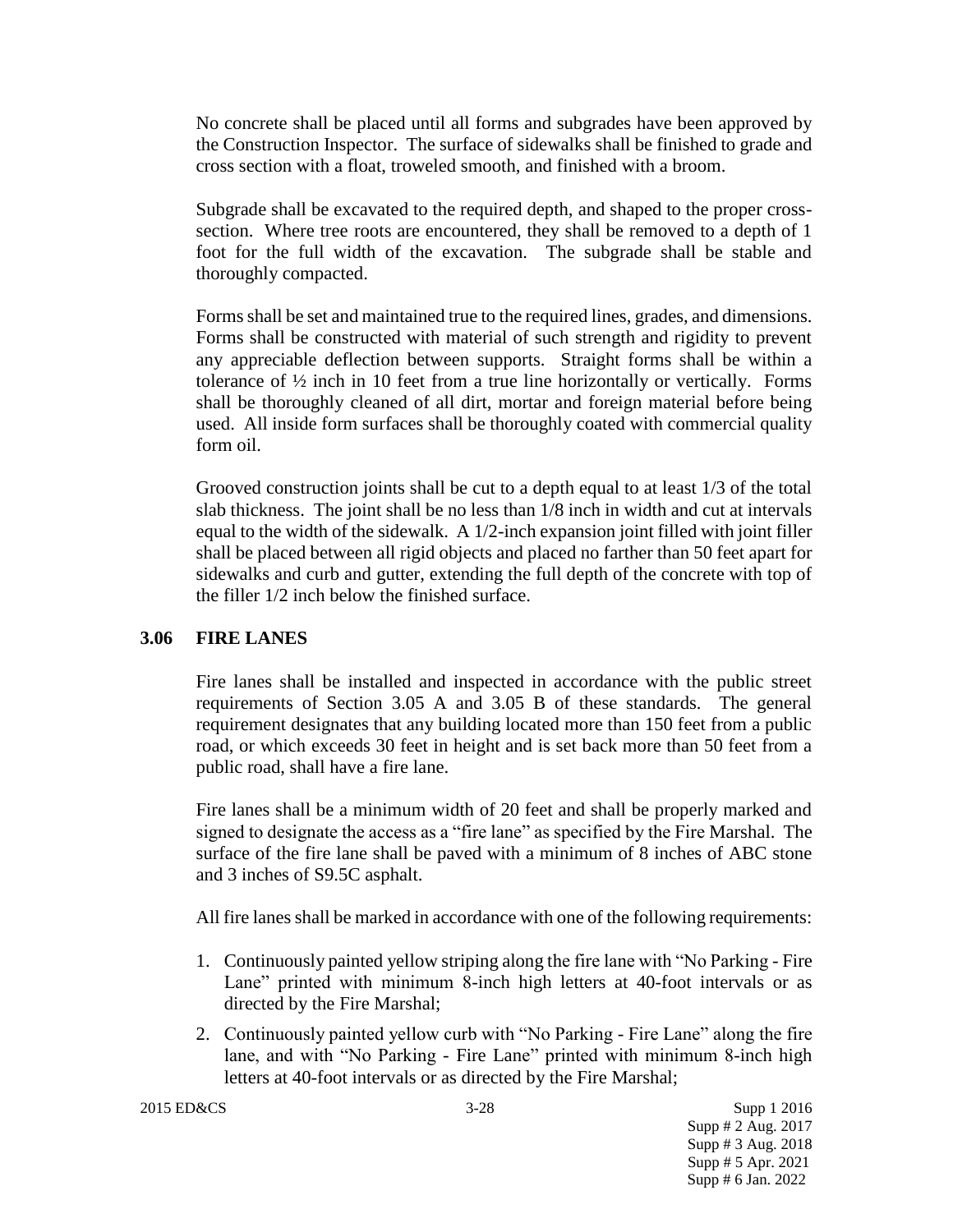3. The installation of the MUTCD standard sign showing "No Parking - Fire Lane" placed at each end of the fire lane and at 50-foot intervals with arrows on the signs or a continuously painted yellow strip along the designated fire lane.

## **3.07 TRAFFIC CONTROL, TRAFFIC SIGNALS, AND STREET NAME SIGNS**

Traffic control and street name signs within subdivisions which will be maintained by the Town of Holly Springs shall be consistent with the MUTCD. All specialty traffic control and street name signs and posts must be in accordance with detail HS360 or HS361.

All temporary stub outs for future interconnectivity shall have proper MUTCD barricade and signage in addition to the proper street extension per detail. Any right of way and construction easements that are necessary for future connection shall be dedicated at the time of the construction of the stub out. All public streets shall conform to Town Policy Statement No. P-011 for standard street signs, which shall be provided by the Town of Holly Springs Public Works Department at the expense of the developer. Any time prior to 1-year warranty, additional signage may be required by the Executive Director of Utilities and Infrastructure Services, at the expense of the developer.

All traffic signals shall be decorative monocurve mast arm poles inside the Downtown Village District and shall be standard monocurve mast arm poles in all other locations across standard width roadways. Controlled access roadways shall require steel straight arm signal poles. Pre-emption system shall be required with all traffic signals and include GPS with a 764 multi-mode phase selector, and a 1500' field length in all directions. In addition, fiber network connection is required to all signals and shall be Ethernet ready per NCDOT standards.

## **3.08 TRAFFIC CALMING DEVICES**

The Town shall not allow the obstruction of any public street, private street or fire lane unless otherwise stipulated by the Town Council. This requirement is in accordance with the 1992 edition of the North Carolina State Fire Prevention Code. The reference to an "obstruction" shall include parking, speed bumps or any other device which may obstruct the free passage of emergency vehicles.

All traffic control devices must be shown and approved as a part of a site plan prior to installation and must be in conformance with the Town Standard Specifications. The traffic control devices and all related signs and pavement markings shall be maintained by the Owner as a part of the approval of the plan.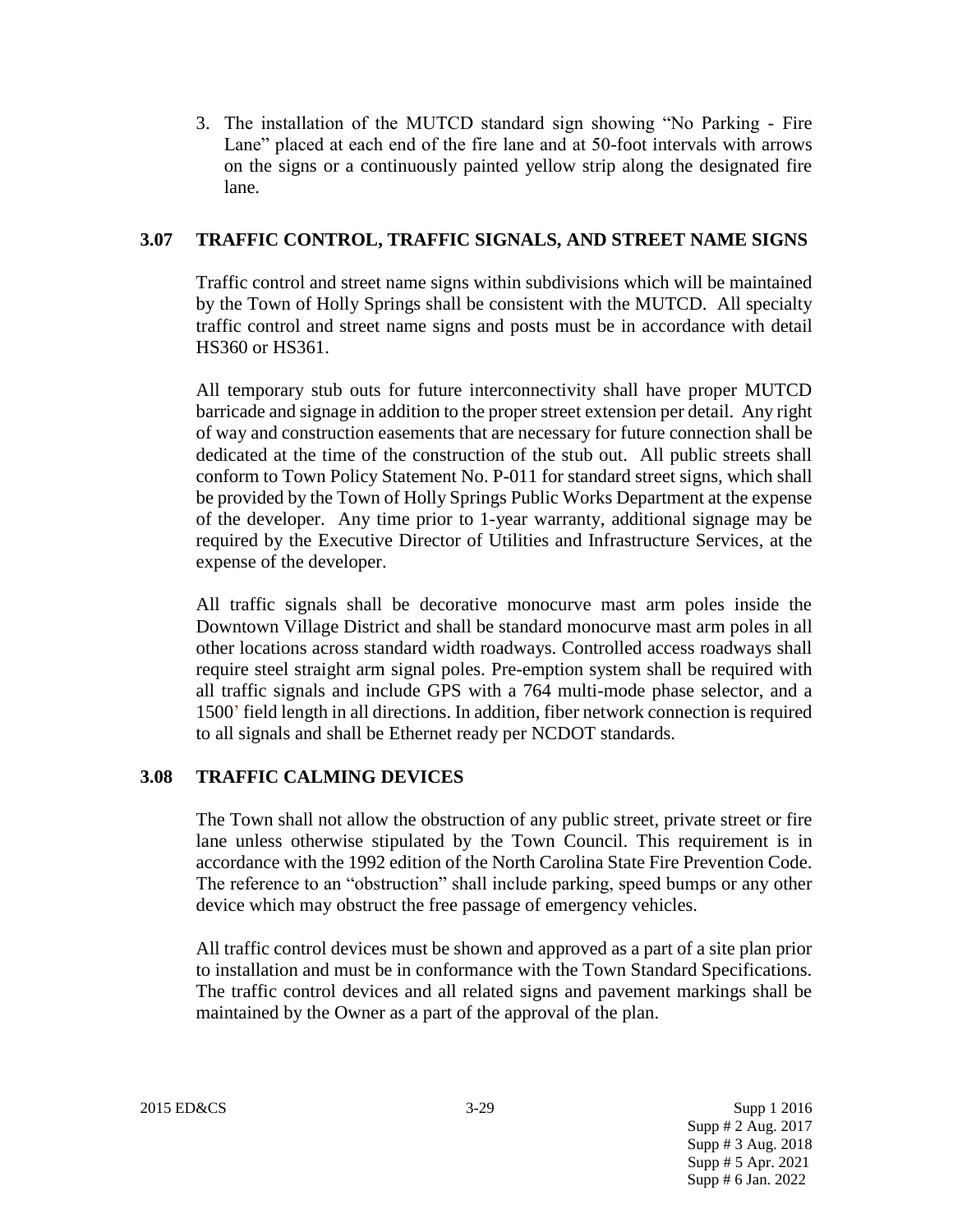#### **3.09 PEDESTRIAN CROSSINGS**

All locations which are designated for pedestrian traffic crossings shall be designated as a crosswalk with pavement marking and signage (including advanced signage) in accordance with MUTCD, unless located in the Downtown Village District where decorative crosswalks may be required.

## **3.10 STREET TREES**

See Holly Springs Town Code Chapter 14: Public Works, Article IV, Streets, Sidewalks and Other Public Places, Division 6: Street Tree Maintenance.

Street tree shields shall be installed wherever street trees are required. Please refer to root guard detail HS816. Street trees may not be planted in a location to conflict with sight distance requirements. The Town shall trim or remove any street trees or limbs that conflict with sight distance requirements.

## **3.11 THOROUGHFARE/MEDIAN PLANTINGS**

With the construction of streets in the Thoroughfare classification and above, landscaping of medians and shoulders shall be per the thoroughfare median planting detail and requirements of Section 3.03 Sight Distance. In addition, all landscaped medians shall be installed with a minimum of 6 inches of topsoil with Tiftuff 419 Bermuda sod along with any required median plantings. Thoroughfare median plantings shall be maintained by the Town of Holly Springs once the developers' 1-year warranty period has been deemed complete and the road widening has been accepted by the Town of Holly Springs.

An exception may be granted to allow a fee in lieu of median plantings it if is determined that only the first half of the ultimate median is required to be constructed.

## **3.12 GREENWAY SPECIFICATIONS**

Greenway locations and alignments shall be as directed and approved by the Director of Parks and Recreation. Greenways alignment shall be finalized with the Director of Parks and Recreation prior to preliminary plan approval, with full construction plans and all permits provided prior to construction drawings approval for any project on which greenways are required.

Where greenway trails are required, the following guidelines shall be followed.

• Maximum cross slope grade shall be 2%. The maximum cross slope grade shall be across the entire width of the greenway easement.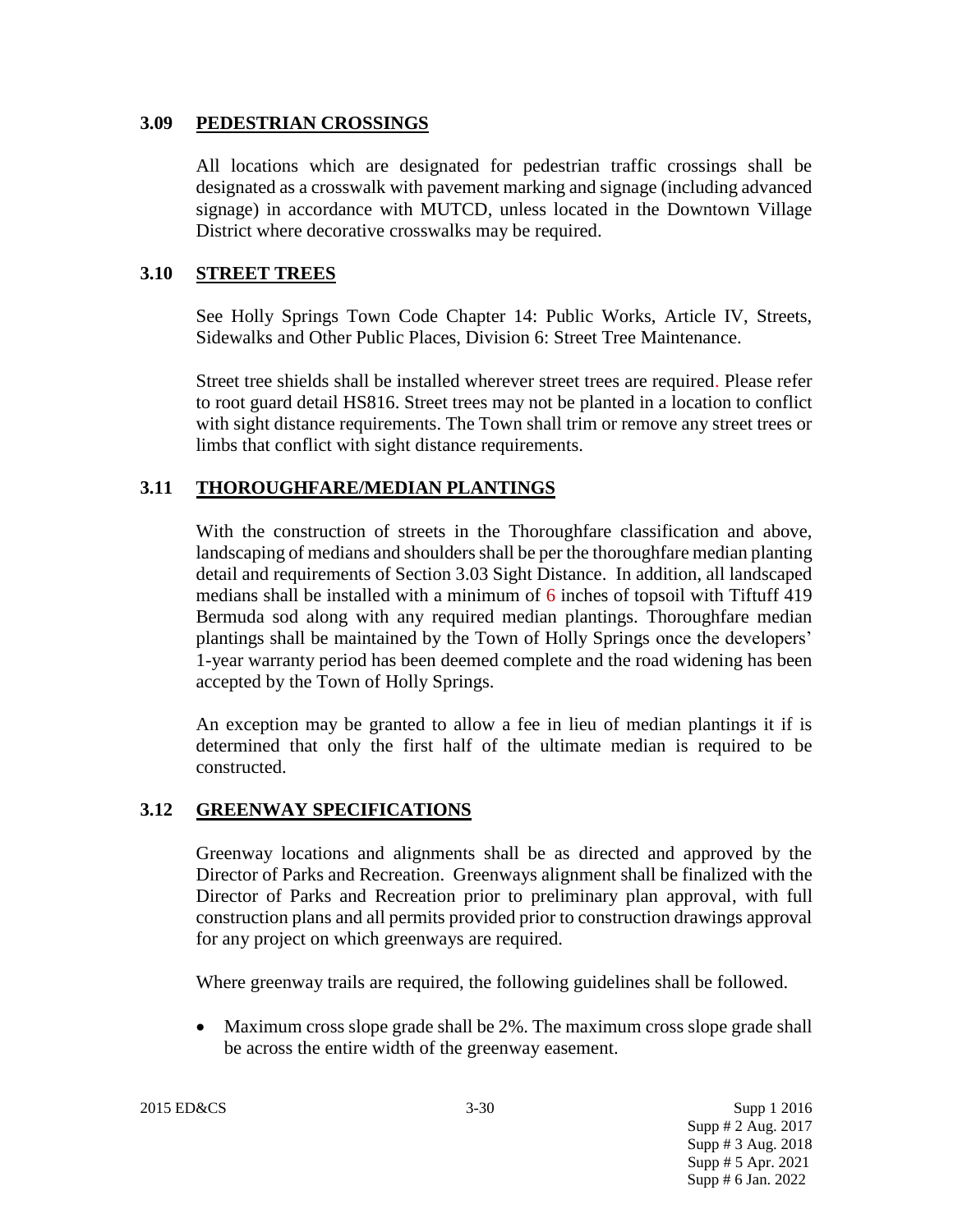- Maximum grade shall be 8%, unless approved by the Director of Parks and Recreation.
- Positive drainage shall be established.
- Concentrated flow across a greenway is not allowed. All areas of concentrated flow must be conveyed via approved storm drainage.
- At all drainage crossings, a Professional Engineer shall provide properly sized drainage pipe with supporting calculations.
- Bridge crossings may be required in some locations. If a bridge is required, it must carry a 10,000 lb load and shall be designed by a registered engineer and approved by the Town of Holly Springs and appropriate agencies.
- Greenways shall be 10 feet wide with an easement of 20 feet.
- At greenway and roadway intersections, a pedestrian tunnel may be warranted as determined by the Director of Parks and Recreation and Executive Director of Utilities and Infrastructure Services.
- At greenway and roadway intersections, a pedestrian tunnel may be warranted as determined by the Director of Parks and Recreation and Executive Director of Utilities and Infrastructure Services.
- When an at-grade intersection is permitted, a 10' wide, 6" thick concrete pad will be required extending from the back of curb to the right of way line, or 18', whichever is less. There shall be a handicap curb cut as shown in Town of Holly Springs details. At the end of the pad, concrete bollards will be required per Town of Holly Springs detail.
- Where the greenway trail intersects a roadway, pedestrian crosswalk striping and signage will be required. In addition, in cases where the greenway trail intersects a roadway and sidewalk is on opposite sides of road then handicap ramps will be required for accessibility
- Greenways shall be located and constructed so as to prevent damage from floodwaters.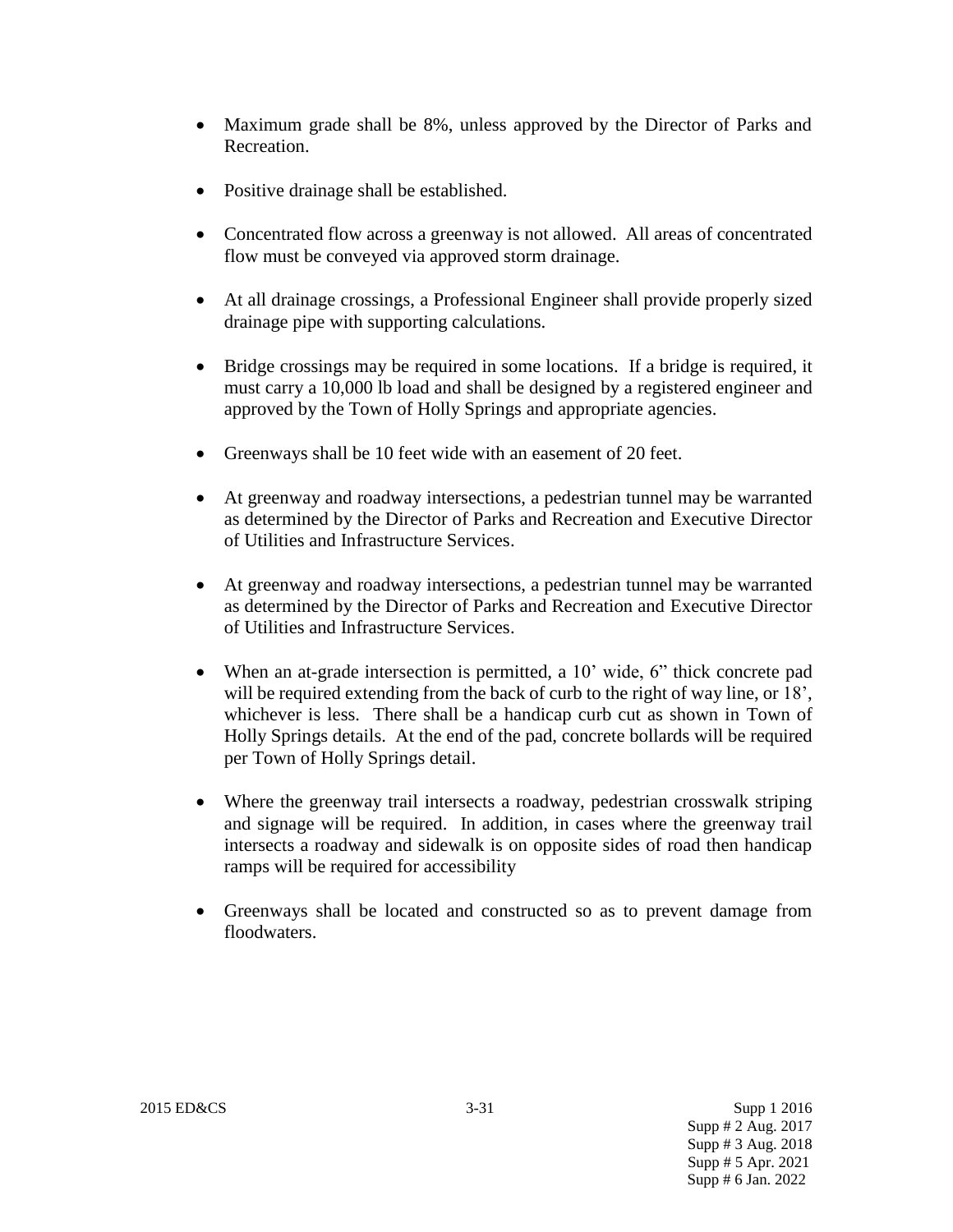- The minimum material must be  $2 \frac{1}{2}$  of approved asphalt base material I-19 and 1 ½" S9.5B.
- Documentation of required permits, approvals, etc. shall be provided for greenways prior to construction drawing approval of the project on which the greenway is required.
- Greenways shall be subject to the same construction inspections, performance, and warranty requirements as roadway infrastructures.
- All stormwater shall be captured and conveyed below the greenway trail/bridge.

|                 | <b>Horizontal Curve Controls</b>                                                       |                                                                                        |                   | <b>Vertical Curve Controls</b> |        |        |                   |
|-----------------|----------------------------------------------------------------------------------------|----------------------------------------------------------------------------------------|-------------------|--------------------------------|--------|--------|-------------------|
|                 | Minimum                                                                                | Maximum                                                                                | Minimum           | Maximum                        | Length | Length | Minimum           |
|                 | Design                                                                                 | Super-                                                                                 | Radii             | Grade <sup>3</sup>             | Crest  | Sag    | Length            |
|                 | speed                                                                                  | elevation                                                                              | (f <sub>t</sub> ) | (percent)                      |        |        | (f <sub>t</sub> ) |
|                 | $(mph)^1$                                                                              | $({\rm ft.}/{\rm ft.})^2$                                                              |                   |                                |        |        |                   |
| Limited         | Design standards to be determined for each case individually by the Executive Director |                                                                                        |                   |                                |        |        |                   |
| Access          | of Utilities and Infrastructure Services                                               |                                                                                        |                   |                                |        |        |                   |
| Thoroughfare    |                                                                                        |                                                                                        |                   |                                |        |        |                   |
| Thoroughfare,   |                                                                                        | Design standards to be determined for each case individually by the Executive Director |                   |                                |        |        |                   |
| Boulevard,      |                                                                                        | of Utilities and Infrastructure Services                                               |                   |                                |        |        |                   |
| Parkway         |                                                                                        |                                                                                        |                   |                                |        |        |                   |
| Non-            | 40                                                                                     | 0.04                                                                                   | 565               | 9%                             | 44A    | 64A    | 120               |
| Residential     |                                                                                        |                                                                                        |                   |                                |        |        |                   |
| Collector       |                                                                                        |                                                                                        |                   |                                |        |        |                   |
| Residential     | 25                                                                                     | 0.04                                                                                   | 300               | 9%                             | 29A    | 49A    | 120               |
| Collector       |                                                                                        |                                                                                        |                   |                                |        |        |                   |
| Streets &       |                                                                                        |                                                                                        |                   |                                |        |        |                   |
| No Load         |                                                                                        |                                                                                        |                   |                                |        |        |                   |
| Residential     |                                                                                        |                                                                                        |                   |                                |        |        |                   |
| Collector       |                                                                                        |                                                                                        |                   |                                |        |        |                   |
| Residential     | 30                                                                                     | Normal                                                                                 | 205               | 10%                            | 12A    | 26A    | 75                |
| streets         |                                                                                        | crown                                                                                  |                   |                                |        |        |                   |
| Cul-de-sacs     | 30                                                                                     | Normal                                                                                 | 150               | 10%                            | 12A    | 26A    | 75                |
| $1000'$ or less |                                                                                        | crown                                                                                  |                   |                                |        |        |                   |
| Loop road       | 30                                                                                     | Normal                                                                                 | 150               | 10%                            | 12A    | 26A    | 75                |
| 1500' or less   |                                                                                        | crown                                                                                  |                   |                                |        |        |                   |

#### **Figure 1 CURVE CONTROLS**

<sup>1</sup> Design speed shall be at least 5 mph greater than posted speed.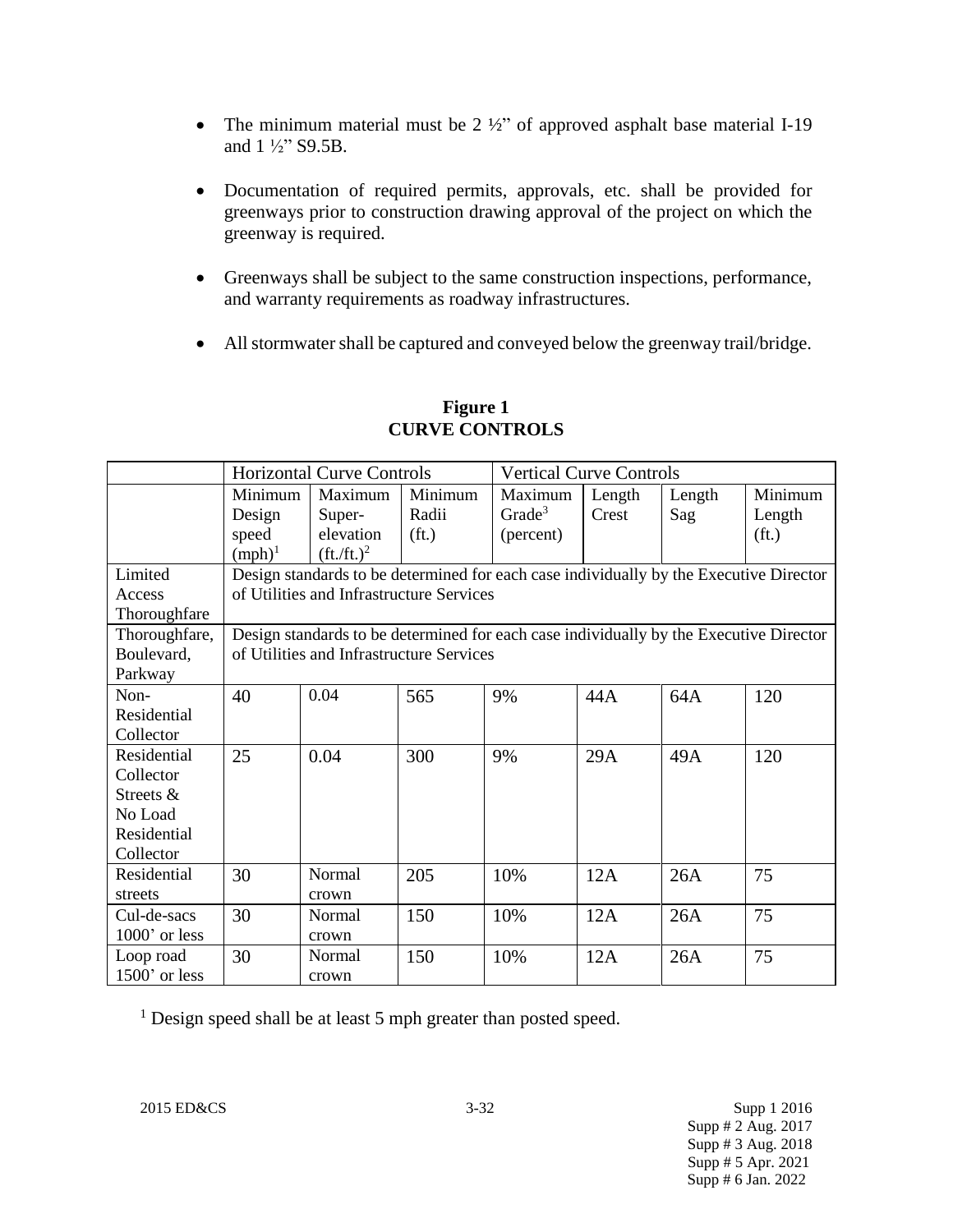<sup>2</sup> The superelevation tables found in *A Policy on Design of Urban Highways and Arterial Streets - 2001* published by the American Association of State Highway Officials will be used for determining the actual "e" for various radii.

<sup>3</sup> Design criteria can vary on a case-by-case basis if approved by the Executive Director of Utilities and Infrastructure Services.

<sup>4</sup> Note: At the discretion of the Utilities and Infrastructure Services, the K values in sags may be adjusted with additional street lighting

A - Algebraic difference in grades.

# **3.13 SMALL WIRELESS TELECOMMUNICATION FACILITIES (LOCATED WITHIN THE PUBLIC RIGHT-OF-WAY)**

Small wireless telecommunication facilities located within the public right of way shall be designed in compliance with the development standards of the Unified Development Ordinance section 8.01 H. Small wireless telecommunication facilities (located within the public right of way). Please refer to HS368.

# **3.14 BUS STOP AND BUS SHELTER**

All bus stops and bus shelters shall comply with the most current GoTriangle specifications and detail sheets. For GoTriangle Provisional Shelter Specification and GoTriangle Provisional Detail Sheets, please contact:

GoTriangle PO Box 13787 Research Triangle Park, NC 27709 Tel. 919-485-7510 [www.gotriangle.org](http://www.gotriangle.org/)